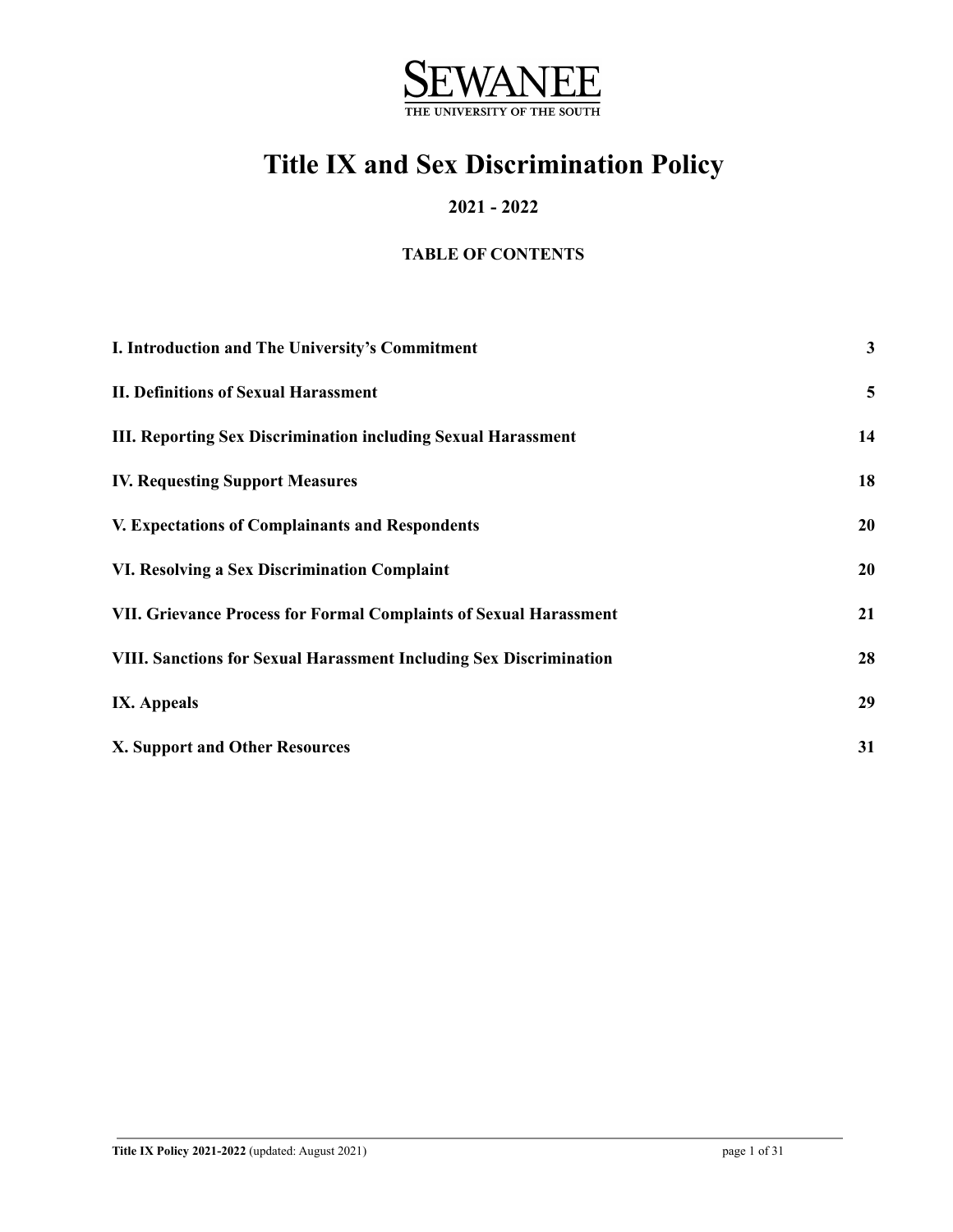# <span id="page-1-0"></span>**I. Introduction and The University's Commitment**

The University of the South stands firmly for the principle that its employees, students, and participants of university-sponsored programs and activities have a right to be free from discrimination based on race, color, sex, religion, national origin, age, disability, sexual orientation, gender identity, veteran status, pregnancy and childbirth, and genetic information. As required by Title VI of the Civil Rights Act of 1964, Section 504 of the Rehabilitation Act of 1973, the Americans with Disabilities Act of 1990 and the ADA Amendments Act of 2008, Title VII of the Civil Rights Act of 1964 and Title IX of the Education Amendments of 1972, the University does not discriminate on the basis of sex or other protected categories in the education programs or activities which it operates. This requirement of non-discrimination extends to admission to and employment in those programs or activities. The University is committed to sustaining a community in which the dignity of every individual is respected. Key to this value are efforts to nurture an environment of civility and mutual respect and to foster a culture of reporting concerns so that the University can respond promptly and equitably whenever an incident occurs. All employees, students, and participants of university-sponsored programs and activities have the right to be free from harassment and retaliation.

Inquiries regarding the application of Title IX may be addressed to:

The University's Title IX Coordinator, Dr. Sylvia Gray, at: Woods Lab, 138 (931) 598-1420 Email: [smgray@sewanee.edu](mailto:smgray@sewanee.edu) or [titleix@sewanee.edu](mailto:titleix@sewanee.edu)

The Tennessee regional Office for Civil Rights of the United States Department of Education Office for Civil Rights, at: Atlanta Office U.S. Department of Education 61 Forsyth Street S.W., Suite 19T10 Atlanta, GA 30303-8927 Telephone: (404) 974-9406 Facsimile: (404) 974-9471 Email: [OCR.Atlanta@ed.gov](mailto:OCR.Atlanta@ed.gov)

The Assistant Secretary for Civil Rights of the U.S. Department of Education at: U.S. Department of Education Office for Civil Rights 400 Maryland Avenue, SW Washington, D.C. 20202-1100 Telephone: 1-800-421-3481 Email: [OCR@ed.gov](mailto:OCR@ed.gov)

#### **Related Commitments**

The University is also committed to free expression. Speech not specifically directed against individuals in a harassing way may be protected by traditional safeguards of free speech, even though the comments may cause considerable discomfort or concern to others in the community.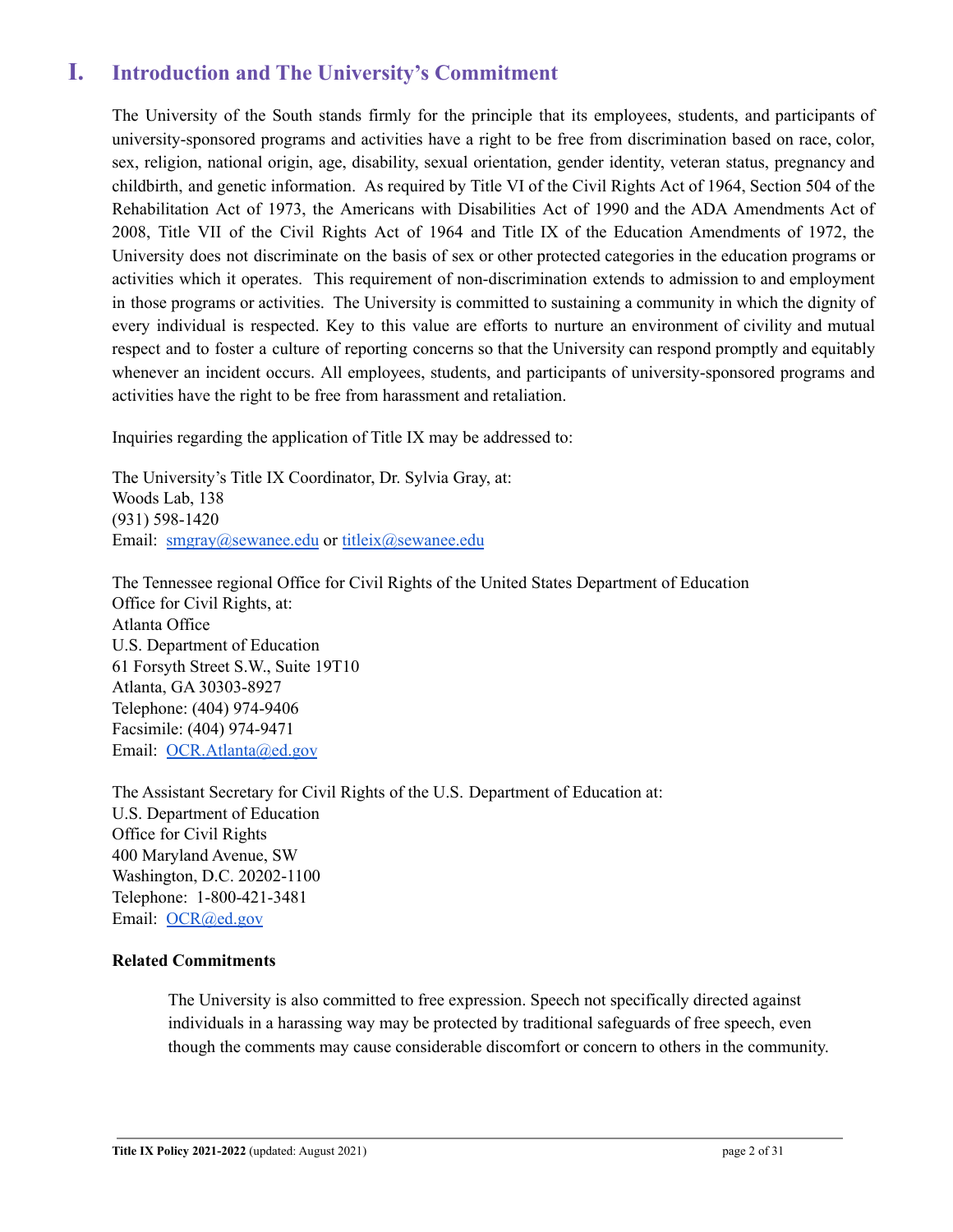**Scope**

### **WHAT conduct is covered by this policy? 1**

Title IX prohibits discrimination on the basis of sex in any federally funded program or activity. This policy addresses review and response of complaints of sexual harassment, a form of prohibited sex discrimination, and other forms of sex discrimination involving students, faculty, staff and other participants in University education programs and activities. Sex discrimination is a broad term that encompasses several forms of prohibited conduct under Title IX. Sexual harassment, a form of sex discrimination, includes such conduct as non-consensual sexual contact, non-consensual sexual intercourse, dating violence, domestic violence and stalking. Other forms of sex discrimination may include claims of sex based decisions related to terms and conditions for participation in University programs (i.e. admissions, employment, athletics and other terms and conditions of participation in University programs). Some conduct that appears to be sex based may not be a Title IX violation, but may still be prohibited conduct that may be addressed as a violation under other University policies.

Conduct prohibited by this Policy also includes retaliation and complicity to commit sexual harassment or sex discrimination. Each of these terms is defined below. Discrimination concerns based on categories other than sex are addressed using the [Non-Discrimination](https://new.sewanee.edu/files/resources/non-discrimination-policy.pdf) Policy (i.e. race, religion, etc.). Reports of discrimination that do not fall under this policy may be reported using one of the reporting forms found on the [Provost's](http://provost.sewanee.edu/report-a-concern-or-complaint/) website.

### **WHO is subject to this policy?**

The University is prohibited by Title IX from discriminating on the basis of sex against any participant in the University's education programs or activities, including students, employees and individuals seeking admission to those programs or activities. Students, faculty, staff, or participants in the University's programs or activities may report a claim or bring a complaint of sexual harassment or sex discrimination under this policy. This policy addresses matters of sexual harssment and sex discrimination involving students, faculty, staff and other participants and applicants to programs and activities of the University. All allegations of sexual harssment or sex discrimination involving non-student participants in the University's programs (i.e. Sewanee Writers' Conference), faculty and staff (i.e. invited speakers, lecturers, contracted workers, etc.) or non-affiliates working on the University campus or in University programs are covered under this policy.

Consistent with the Student Code of Conduct, student behavior occurring from the time of admission until the actual awarding of a degree or other separation from the institution. More specifically, each student is responsible for his/her conduct from their admission to the University through the actual awarding of a degree, even though the conduct may occur before classes begin or after classes end, as well as during the academic year and during periods between terms of actual enrollment. For entering students, a student's violation of the Code of Conduct occurring prior to the opening of residence halls for the admitted semester may be addressed through re-evaluation of the offer of admission. After the opening of residence halls for the admitted semester, a student's behavior will be addressed in accordance with the process published in the EQB Guide for Living in Community. For graduating students, violations of policy just prior to, during or

**<sup>1</sup>** This policy is subject to updates and changes in accordance with the Department of Education, Office for Civil Rights and/or any guidelines or provisions that are deemed necessary to align with other University policies and procedures.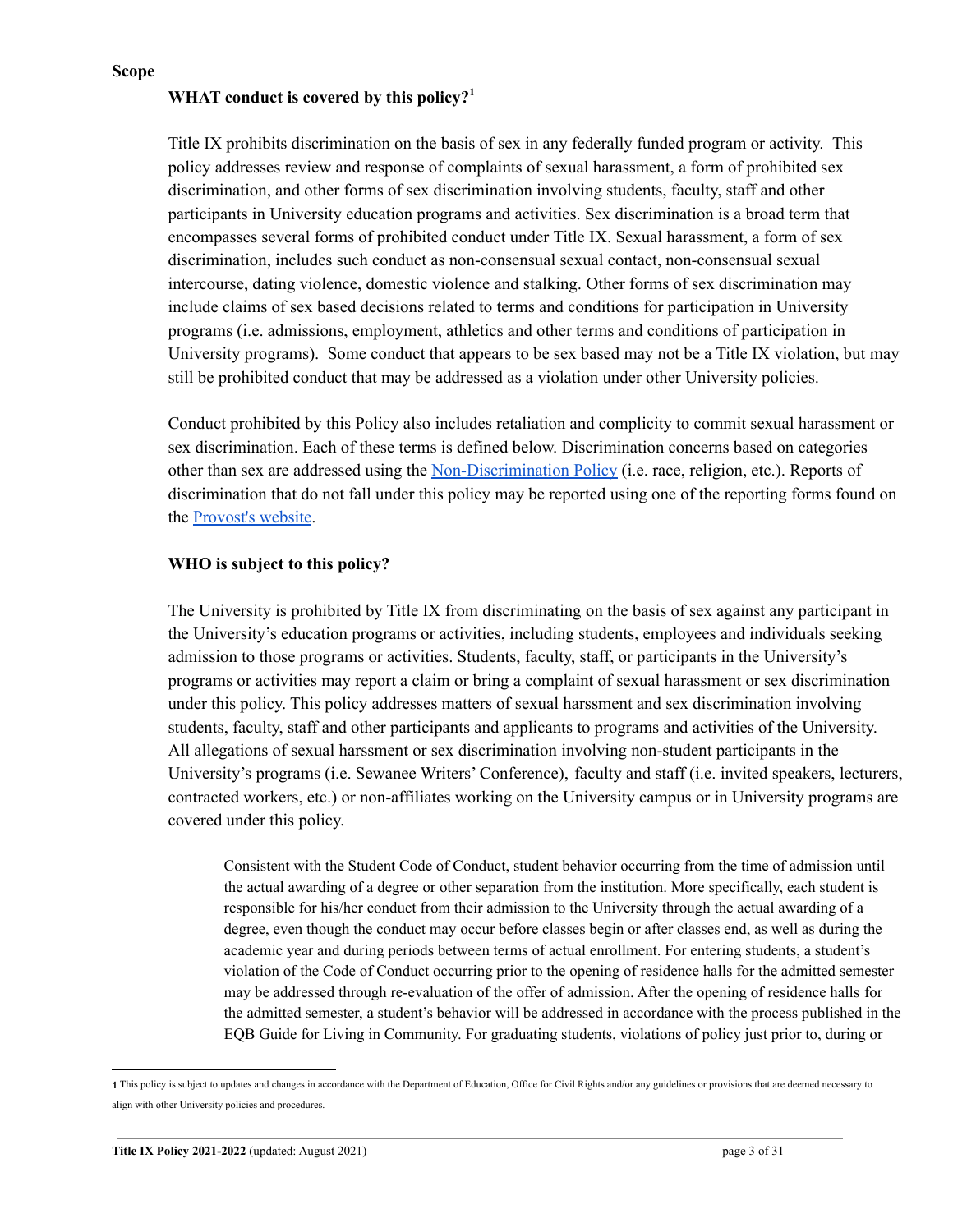after final exams will likely result in the inability to participate in Commencement exercises and stipulations that must be met to receive a diploma at a later date.

### **WHERE must sex discrimination occur in order to be covered by this policy?**

The University views sex discrimination as deeply inconsistent with a community of caring and trust and is likely to have continuing negative effects within the University community. In accordance with regulations issued by the United States Department of Education, this policy applies to on-campus<sup>2</sup> conduct or to off-campus conduct that occurs both in the United States and in the course of a University program or activity. Off-campus conduct that may constitute sex discrimination, but which does not occur in the course of a University program or activity, or does not occur in the United States, may be addressed through the the student conduct processes in the EQB Guide where a student is accused of misconduct, or through applicable staff or faculty disciplinary procedures where a staff or faculty member is accused of misconduct. For example, if students, faculty or staff are off-campus attending a concert, and the activity is not a University program or activity, and a student complains that another student, a faculty member or staff member sexually assaulted the student, the misconduct may be reviewed under Title IX, but may be addressed under the EQB procedures if the accused person is a student, under the Staff Handbook if the accused is a staff member, or under the Personnel Procedures applicable to faculty members if the accused person is a faculty member.

### **WHEN does this policy apply?**

This policy applies anytime students, employees, or participants are participating or are attempting to participate in a University education program or activity in the United States at the time of the incident.

### **II. Definitions of Sexual Harassment**

<span id="page-3-0"></span>**Sex Discrimination** is a broad term that encompasses several forms of prohibited conduct. Sex discrimination includes all forms of discrimination based on sex such as issues of equity or discriminatory decision-making, non-consensual sexual contact, non-consensual sexual intercourse, sexual exploitation, sexual harassment, dating violence, domestic violence, and stalking. Sexual Harassment offenses include, but are not limited to, the following:

#### **Sexual Harassment means conduct on the basis of sex that satisfies one or more of the following:**

- 1. An employee of the University conditioning the provision of an aid, benefit, or service of the University on an individual's participation in unwelcome sexual conduct ("quid pro quo" sexual harassment);
- 2. Unwelcome conduct determined by a reasonable person to be so severe, pervasive, and objectively offensive that it effectively denies a person equal access to the University's education program or activity ("hostile environment" sexual harassment);
- 3. or Sexual Assault, Dating violence, Domestic violence, or Stalking **(see definitions below)**.

<sup>2</sup> The Domain of the University of the South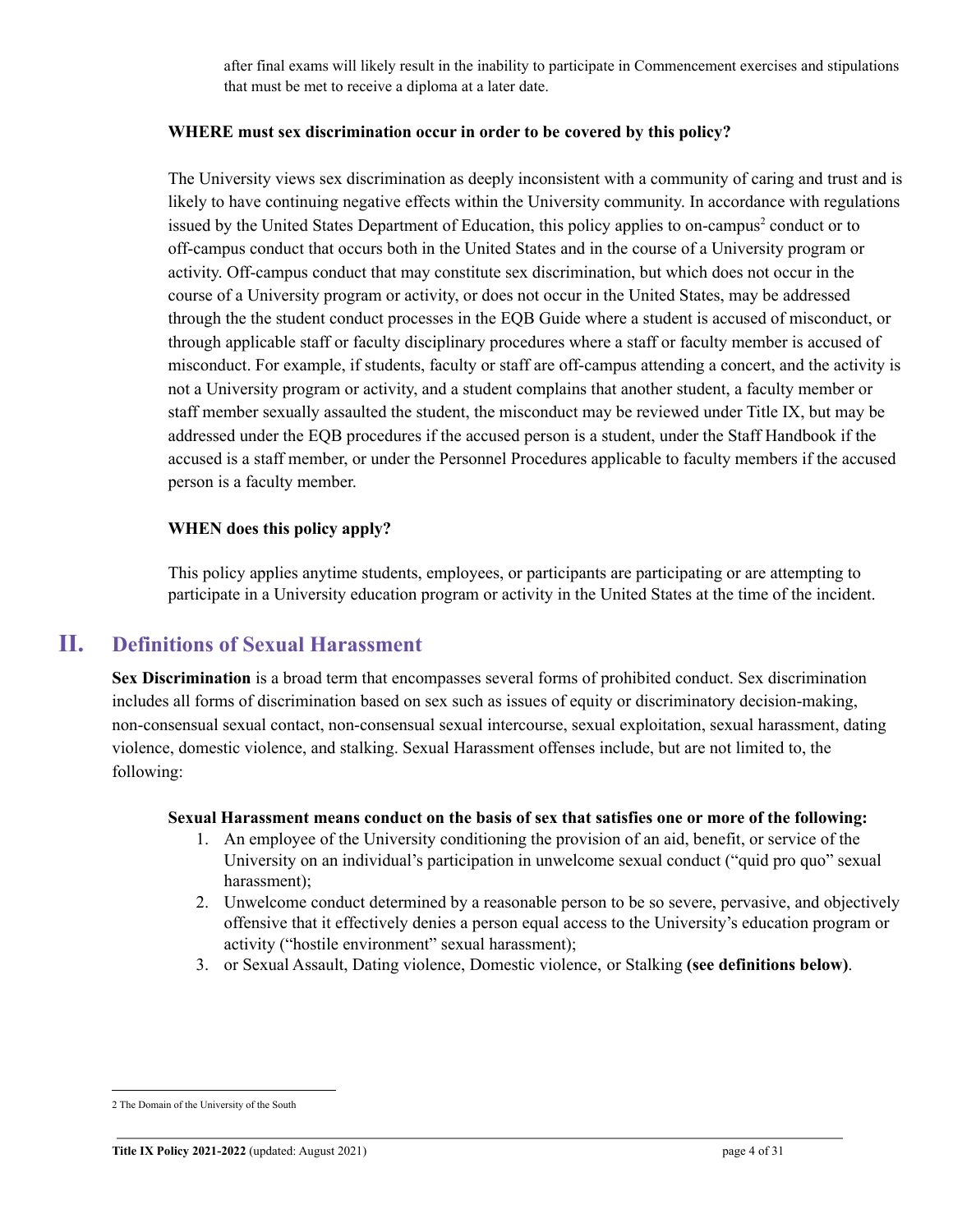- **A. Sexual Assault** means an offense classified as a forcible or nonforcible sex offense under the uniform crime [reporting](https://ucr.fbi.gov/nibrs/2012/resources/nibrs-offense-definitions) system of the Federal Bureau of Investigation
	- **1. Sex Offenses, Forcible** Any sexual act directed against another person, without the consent of the victim including instances where the victim is incapable of giving consent.
		- i. Including the following specific offenses
			- 1. Forcible Rape (Except Statutory Rape) The carnal knowledge of a person, forcibly and/or against that person's will or not forcibly or against the person's will in instances where the victim is incapable of giving consent because of their temporary or permanent mental or physical incapacity.
			- 2. Forcible Sodomy Oral or anal sexual intercourse with another person, forcibly and/or against that person's will or not forcibly or against the person's will in instances where the victim is incapable of giving consent because of their youth or because of their temporary or permanent mental or physical incapacity.
			- 3. Sexual Assault With An Object To use an object or instrument to unlawfully penetrate, however slightly, the genital or anal opening of the body of another person, forcibly and/or against that person's will or not forcibly or against the person's will in instances where the victim is incapable of giving consent because of their youth or because of their temporary or permanent mental or physical incapacity.
			- 4. Forcible Fondling The touching of the private body parts of another person for the purpose of sexual gratification, forcibly and/or against that person's will or not forcibly or against the person's will in instances where the victim is incapable of giving consent because of their youth or because of their temporary or permanent mental or physical incapacity.
	- **2. Sex Offenses, Nonforcible** Unlawful, nonforcible sexual intercourse.
		- i. Including the following specific offenses:
			- 1. Incest—Nonforcible sexual intercourse between persons who are related to each other within the degrees wherein marriage is prohibited by law.
			- 2. Statutory Rape—Nonforcible sexual intercourse with a person who is under the statutory age of consent.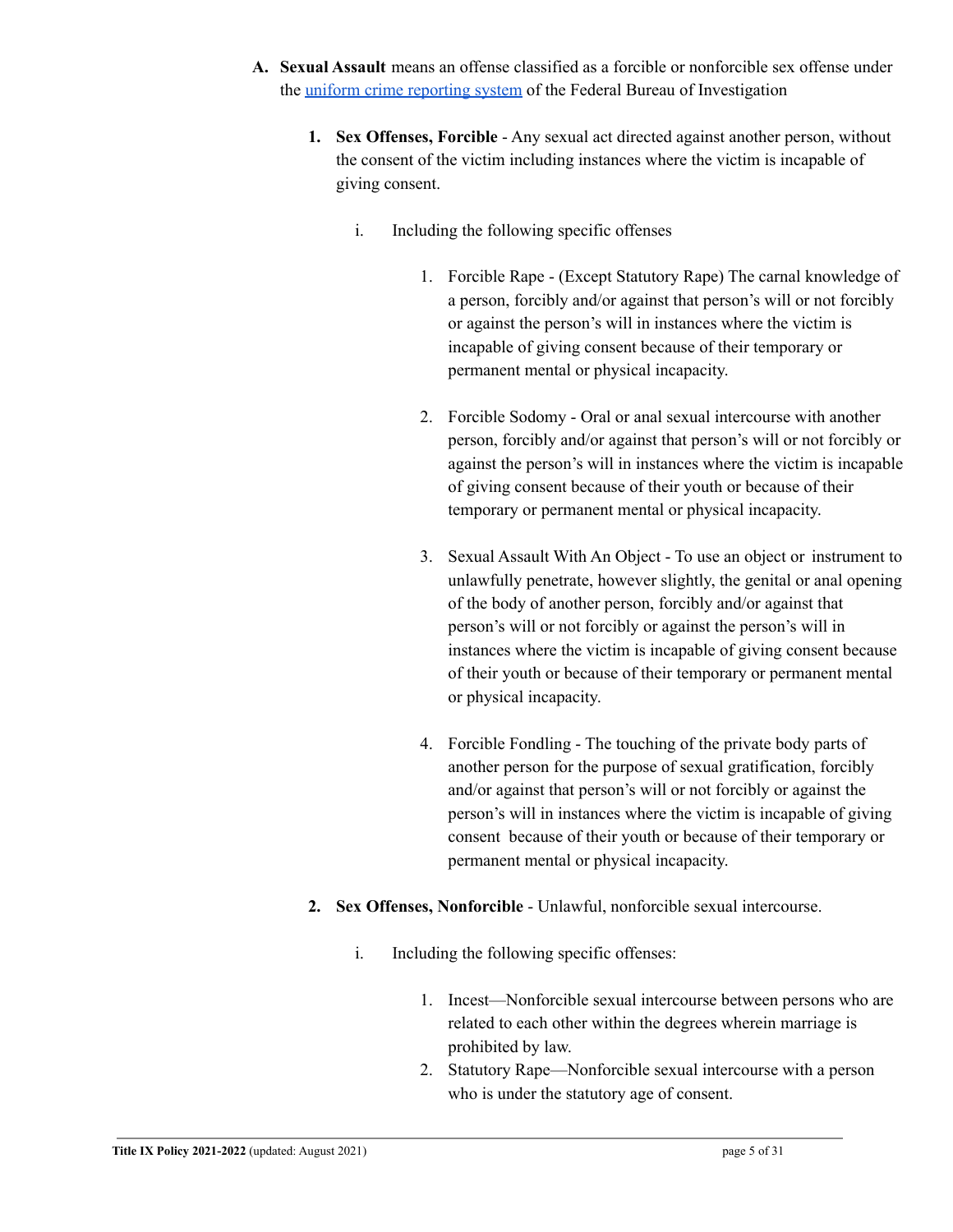#### **3. Non-consensual sexual assault:**

- i. The University considers the following to be non-consensual sexual assault:
	- 1. Non-consensual sexual contact-any intentional sexual touching, however slight, with any object, by any person upon any person, that is without consent. Sexual contact includes intentional contact with the breasts, buttocks, groin, or genitals, or touching another with any of these body parts, or making another touch you or themselves with or on any of these body parts; any intentional bodily contact in a sexual manner, though not involving contact with/of/by breasts, buttocks, groin, genitals, mouth, or other orifice.
	- 2. Non-consensual sexual intercourse any sexual intercourse, however slight, with any object, by any person upon any person, that is without consent and/or by force. Intercourse includes vaginal penetration by a penis, object, tongue or finger, anal penetration by a penis, object, tongue, or finger, and oral copulation (mouth to genital contact or genital to mouth contact), no matter how slight the penetration or contact.
- **B. Dating Violence** means violence committed by a person:
	- 1. who is or has been in a social relationship of a romantic or intimate nature with the victim; and
	- 2. where the existence of such a relationship shall be determined based on a consideration of the following factors:
		- a. the length of the relationship.
		- b. the type of relationship.
		- c. the frequency of interaction between the persons involved in the relationship.
- **C. Domestic Violence** includes felony or misdemeanor crimes of violence committed by a current or former spouse or intimate partner of the victim, by a person with whom the victim shares a child in common, by a person who is cohabiting with or has cohabited with the victim as a spouse or intimate partner, by a person similarly situated to a spouse of the victim under the domestic or family violence laws of the jurisdiction receiving grant monies, or by any other person against an adult or youth victim who is protected from that person's acts under the domestic or family violence laws of the jurisdiction.
- **D. Stalking** means engaging in a course of conduct directed at a specific person that would cause a reasonable person to fear for their safety or the safety of others; or suffer substantial emotional distress.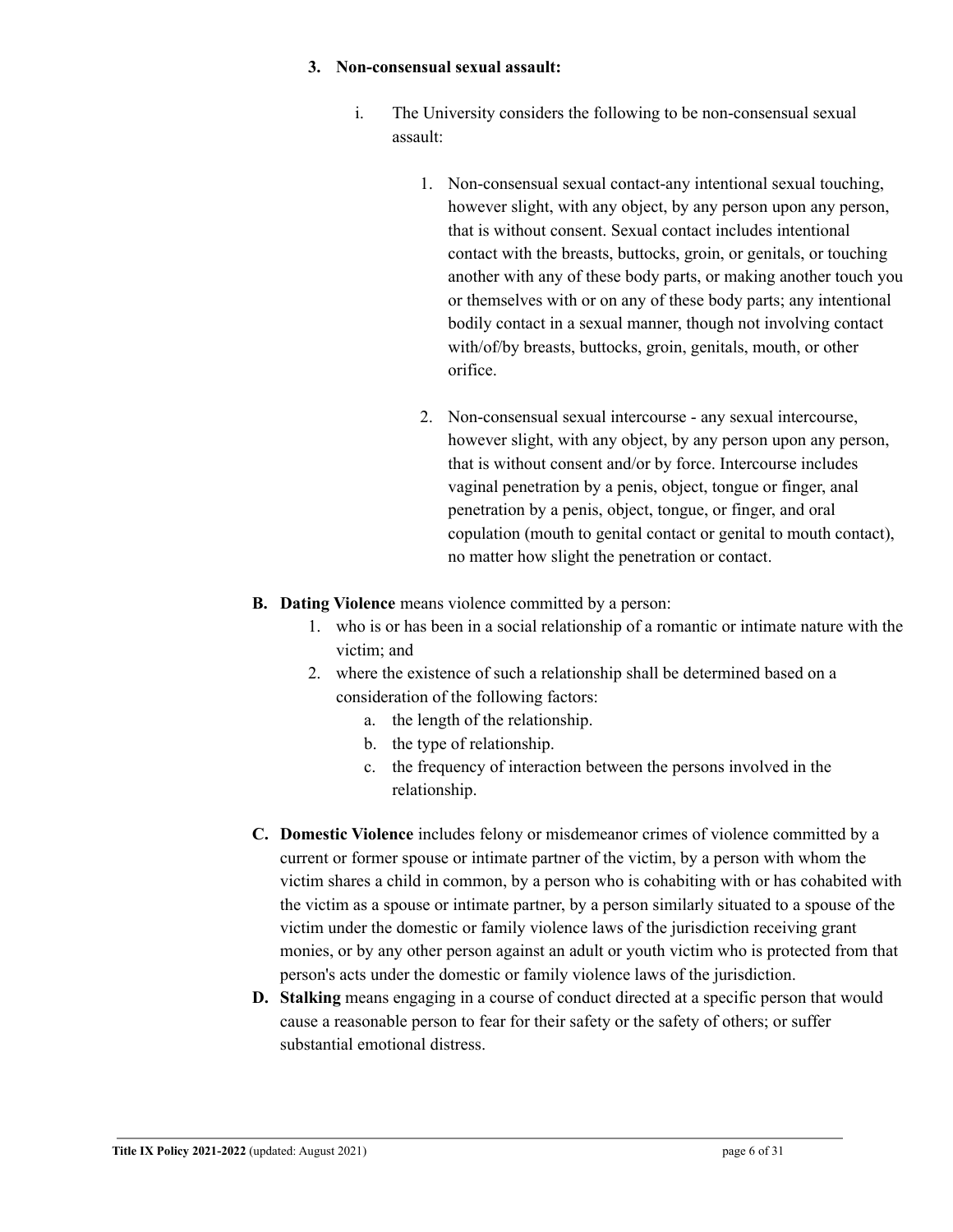#### **Other Definitions Related to this Policy**

**Actual Knowledge** means verbal or written notice to the University's Title IX Coordinator or any official who has the authority to institute corrective measures on behalf of the University.

**Appeal** is not a new hearing, but a review of a decision by an Appeals Officer. The right to file an appeal applies when there is a dismissal of a formal complaint or any allegations therein or after a determination regarding responsibility.

**Complicity** means conduct that knowingly aids, facilitates, promotes or encourages the commission of an incident of prohibited conduct by another person (as established in this Policy and by the EQB [Guide](https://new.sewanee.edu/files/resources/eqb-guide-for-living-in-community-2.pdf)).

**Consent** is clear, active, knowing, and voluntary. Silence, in and of itself, cannot be interpreted as consent. Consent can be given by words or actions, as long as those words or actions create mutually understandable clear permission regarding willingness to engage in (and the conditions of) sexual activity.

- Consent to any one form of sexual activity cannot automatically imply consent to any other forms of sexual activity.
- Previous relationships or prior consent cannot imply consent to future sexual acts.
- In order to give effective consent, one must be of legal age and not physically or mentally incapacitated.
- Consent can also be withdrawn at any time. It is the responsibility of the person withdrawing consent to communicate, through clear words or actions, that the person no longer wishes to engage in sexual activity.

The clearest consent is affirmative and active! It is the responsibility of the person who wants to engage in a specific sexual activity to make sure that they have obtained effective consent before initiating that activity. Lack of protest or resistance does not constitute effective consent. Silence or passivity does not constitute effective consent. Relying solely on nonverbal communication during sexual activity can lead to misunderstanding and may result in a violation of this policy. The University urges individuals to communicate with one another before engaging in sexual activity to ensure they both wish to engage in the same activity. The University further urges individuals engaged in sexual activity to clearly indicate to their partner what activities they do or do not consent to.

### **Important Information about Consent**

- The person desiring to initiate sexual activity is responsible for obtaining effective consent.
- In order to obtain consent, permission must be given prior to or simultaneously with the sexual activity in question.
- Effective consent should never be assumed. Lack of protest or resistance does not constitute effective consent; force can not be used to gain consent. "No" means no, but nothing (silence, passivity, inertia) also may mean no. A verbal "No," even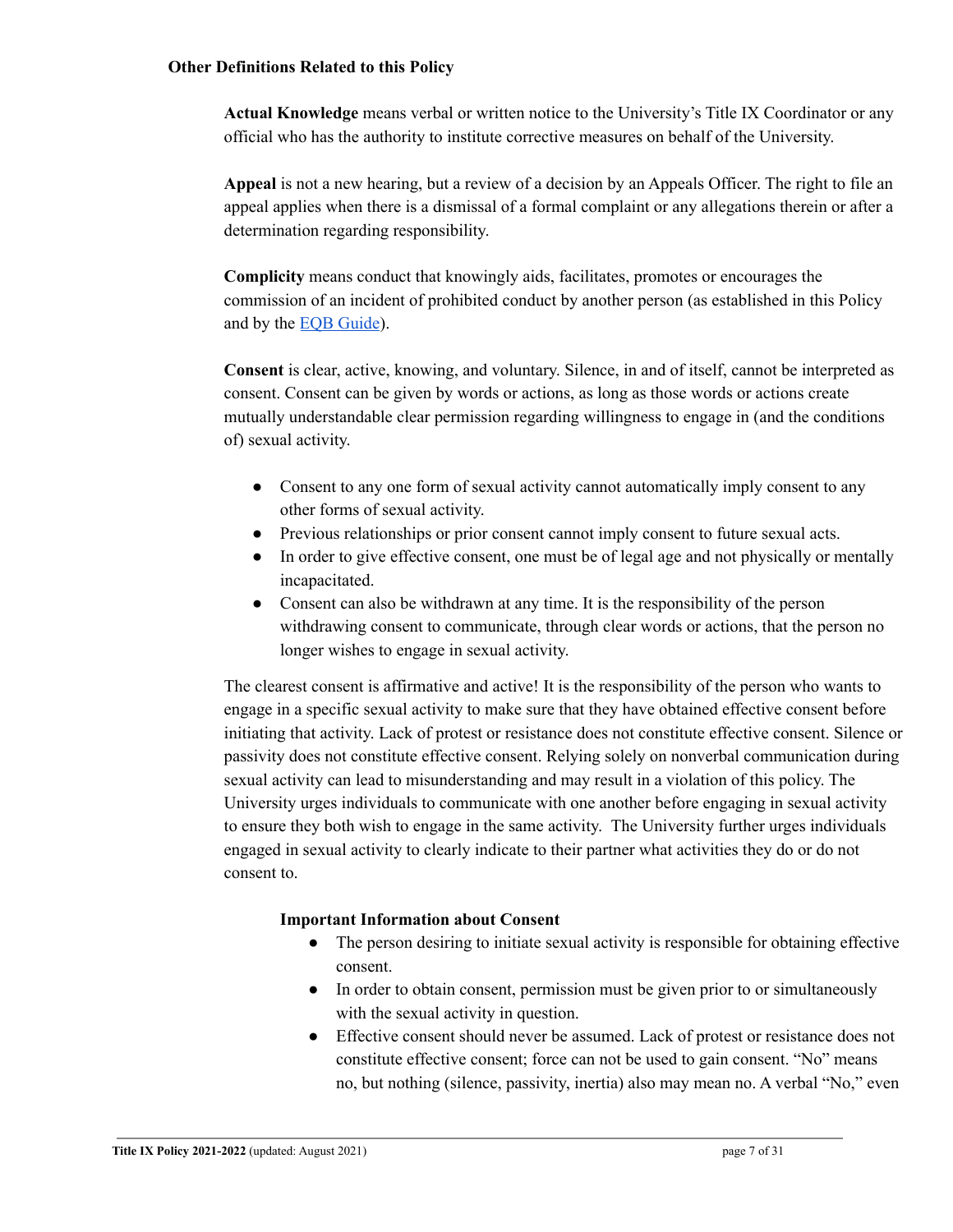if it sounds indecisive or insincere, should always be treated as a denial of effective consent.

- $\bullet$  If there is confusion as to whether effective consent is present (e.g., words, gestures, or other indications of hesitation or reluctance or behavior that could reasonably imply one party has changed their mind about engaging in a particular activity), the parties should stop the sexual activity immediately and verbally communicate with each other to resolve the ambiguity.
- A prior sexual relationship or prior sexual activity, even with the same individual, does not constitute consent to subsequent sexual activity. Past consent does not imply future consent.
- Although effective consent is generally evaluated on the basis of an objective standard ("*What would a reasonable person have concluded*?"), it may be evaluated on the basis of a subjective standard (*"What did this specific person conclude?"*) in the context of certain long-term relationships where the evidence shows that the parties have an established pattern of communicating consent that deviates from the objective standard.

**Education Program or Activity -** includes locations, events, or circumstances over which the University exercised substantial control over both the Respondent and the context in which the Sexual Harassment occurs, and also includes any building owned or controlled by a student organization that is officially recognized by the University.

**Evidence Standard and Relevant Evidence** - The University uses a preponderance of the evidence standard to determine responsibility. Preponderance of the evidence exists when there is sufficient evidence to establish that it is more likely than not that the accused party violated a policy. This standard is lower than the "beyond a reasonable doubt" burden of proof for a finding of guilt under criminal law. **Relevant Evidence** includes information where reasonable inferences can be drawn from the evidence that sheds light on a contested or inconsistent matter.

**Force** is the use of physical violence and/or behavior that a reasonable person would consider to be a threat of harm. Force also includes intimidation (implied threats), and/or coercion. Examples of force include, but are not limited to:

- Physical violence such as unwanted physical contact including, but not limited to, hitting, pushing, kicking, and/or restraining.
- Threats include any words or actions that would compel a reasonable person to engage in sexual activity that they would not otherwise have engaged in.
- Intimidation is an implied threat that menaces or causes reasonable fear in another individual.
- Coercion is unreasonable pressure for sexual activity. When someone makes clear to you that they do not want sex, that they want to stop, or that they do not want to go past a certain point of sexual interaction, continued pressure beyond that point can be coercive. In evaluating coercion, the University will consider:
	- frequency of the application of pressure;
	- intensity of the pressure;
	- isolation of the person being pressured; and
	- duration of the pressure.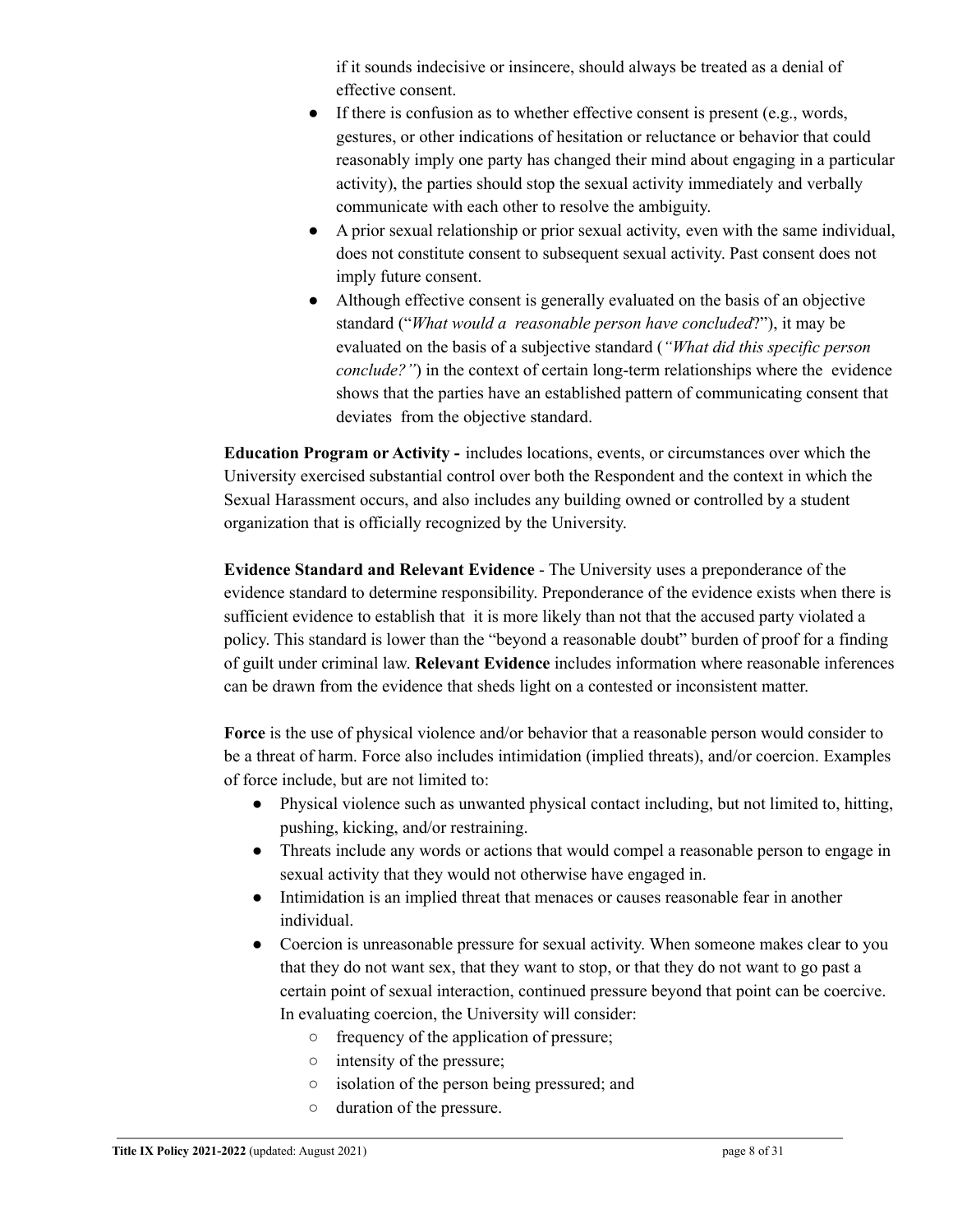NOTE: Because passivity is not to be considered consent, there is no requirement that a party resists the sexual advance or request, but resistance is a clear demonstration of non-consent. The absence of resistance does not demonstrate the absence of force.

**Incapacitation** is a state where someone cannot make reasonable decisions because they lack the capacity to give knowing consent (e.g., to understand the "who, what, when, where, why or how" of their sexual interaction). Causing or attempting to cause the incapacitation of another person in order to gain a sexual advantage over such other person is prohibited under this policy. Consumption of alcohol or drugs alone is insufficient to establish incapacitation. The question of incapacitation is determined on a case-by-case basis. It will include an analysis of whether the responding party knew, or should have known, that the complainant was incapacitated, or if the responding party played a role in creating the circumstance of incapacity.

Sexual activity with someone whom one knows to be––or based on the circumstances should reasonably know to be––mentally or physically incapacitated constitutes a violation of this policy.

This policy also covers a person whose incapacity results from a disability, sleep or unconsciousness, involuntary physical restraint, or from the taking of drugs if the responding party knew, or should have known, of the incapacitating condition or was the cause thereof. Possession, use and/or distribution of substances, including but not limited to Rohypnol, Ketamine, GHB, Burundanga, etc., is prohibited, and administering one of these drugs to another individual is a violation of this policy and amnesty will not be granted to the individual providing the drug.

The University urges individuals to exercise extreme caution before engaging in sexual activity when either or both parties have been consuming alcohol or using other drugs. The use of alcohol or other drugs can lower inhibitions and create confusion as to whether effective consent is present. If there is any doubt about the level or extent of one's own, or the other party's, impairment, the safest course of action is to forgo or cease any sexual activity. Being impaired by alcohol or other drugs is no defense under this Policy.

**Intoxication** is a state induced by the use of alcohol or other drugs that interferes with the person's ability to use reasonable care. The University regards intoxication as irresponsible behavior both because of its effects on an individual's ability to exercise sound judgment and because of its potential threats to health and safety. Not only do students incur serious risks for themselves and others when they drink to excess, but also they make themselves legally liable to prosecution, as well as morally responsible, when they contribute to irresponsible consumption by others and dire consequences ensue.

**Live Hearing** is a type of resolution process by which a Hearing Panel listens to the testimony of the involved parties and the witnesses, who wish to participate in the hearing process, in order to determine if there has been a violation of this University policy. A Live Hearing may, at the University's discretion, occur virtually through the use of technology that may allow all participants to simultaneously see and/or hear each other. A Live Hearing will typically allow for the involved parties and their advisors to hear in real time the testimony of each party so that they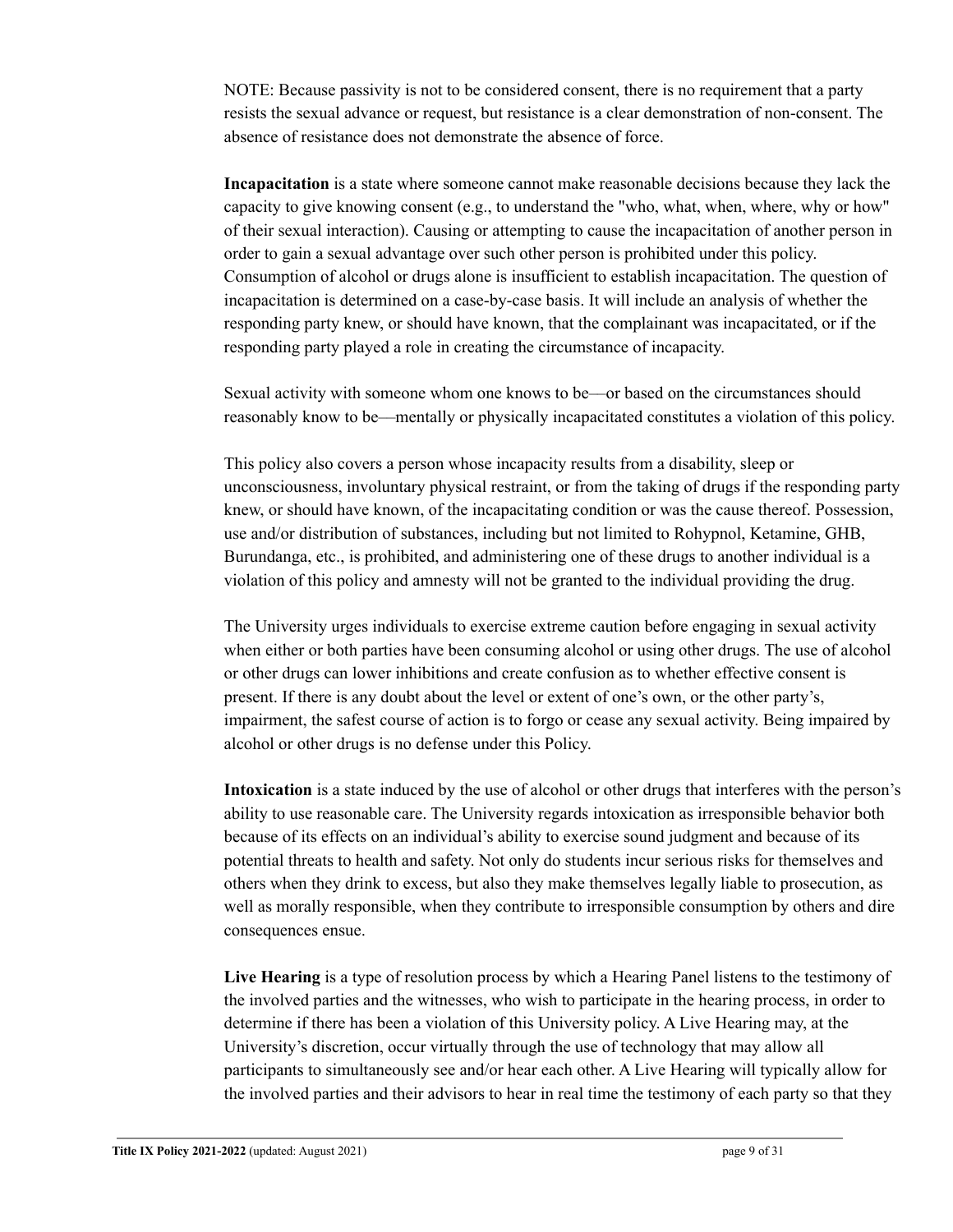may cross-examine all participants who have agreed to provide testimony. Live hearings may also include other support staff or designated officials such as the Process Facilitator, Information Technology staff, the Title IX Coordinator, and/or the Investigator where necessary. The support staff do not participate in the adjudication process regarding a determination of responsibility.

**Retaliation:** Retaliation is defined as "intimidation, threats, coercion, or discrimination, including charges against an individual for code of conduct violations that do not involve sex discrimination or sexual harassment, but arise out of the same facts or circumstances as a report or complaint of sex discrimination, or a report or formal complaint of sexual harassment, for the purposes of interfering with any right or privilege secured by the Title IX statute or regulations.

No one, including the University or other person may intimidate, threaten, coerce, or discriminate against any individual for the purpose of interfering with any right or privilege secured by Title IX, or because the individual has made a report or complaint, testified, assisted, or participated or refused to participate in any manner in an investigation, proceeding, or hearing under this policy.

An action is generally deemed retaliatory if it would deter a reasonable person in the same circumstances from assisting or participating in any way in the investigation or resolution of a good faith allegation of an incident of sexual misconduct or other prohibited conduct under this Policy. Retaliation is prohibited even where there is ultimately a finding of "no responsibility" on the underlying sexual misconduct charges. Retaliation may be committed by the respondent or the complainant or by any other individual or group. Such conduct violations will result in disciplinary action.

Retaliation should be reported promptly to the Title IX Coordinator. Reported concerns of retaliation will be investigated by the Title IX Office. The outcome of retaliation invesigations may result in discipline independent of the sexual harassment outcome.

**Sexual Harassment Report vs Formal Complaint:** A sexual harassment report is a report made, asserting a violation under this Policy. A report is usually, but not always, made by an individual affected by the specific behavior. A report of sex discrimination triggers some response on behalf of the University, but does not trigger a formal investigation and resolution process. **A Formal** complaint<sup>3</sup> means a document filed and signed by a complainant, or signed by the Title IX Coordinator, alleging sexual harassment against a respondent and requesting that the University investigate the allegation. At the time of filing a formal complaint, a complainant must be participating in or attempting to participate in an education program or activity of the University.

### **Roles of Persons Involved in a Title IX Process<sup>4</sup>**

**Advisor** is a required part of the Sexual Harassment/Title IX process for complainants and respondents. Both complainants and respondents can choose any person to be their advisor - a parent, a mentor, a peer, an attorney, etc. The role of the advisor is to conduct cross-examination of

**<sup>3</sup>** A Formal Complaint may be subject to prior University Title IX policies depending upon the date that the alleged incident occurred.

**<sup>4</sup>** Complainants and Respondents may have no other individuals participate in the investigation or hearing processes other than their advisor.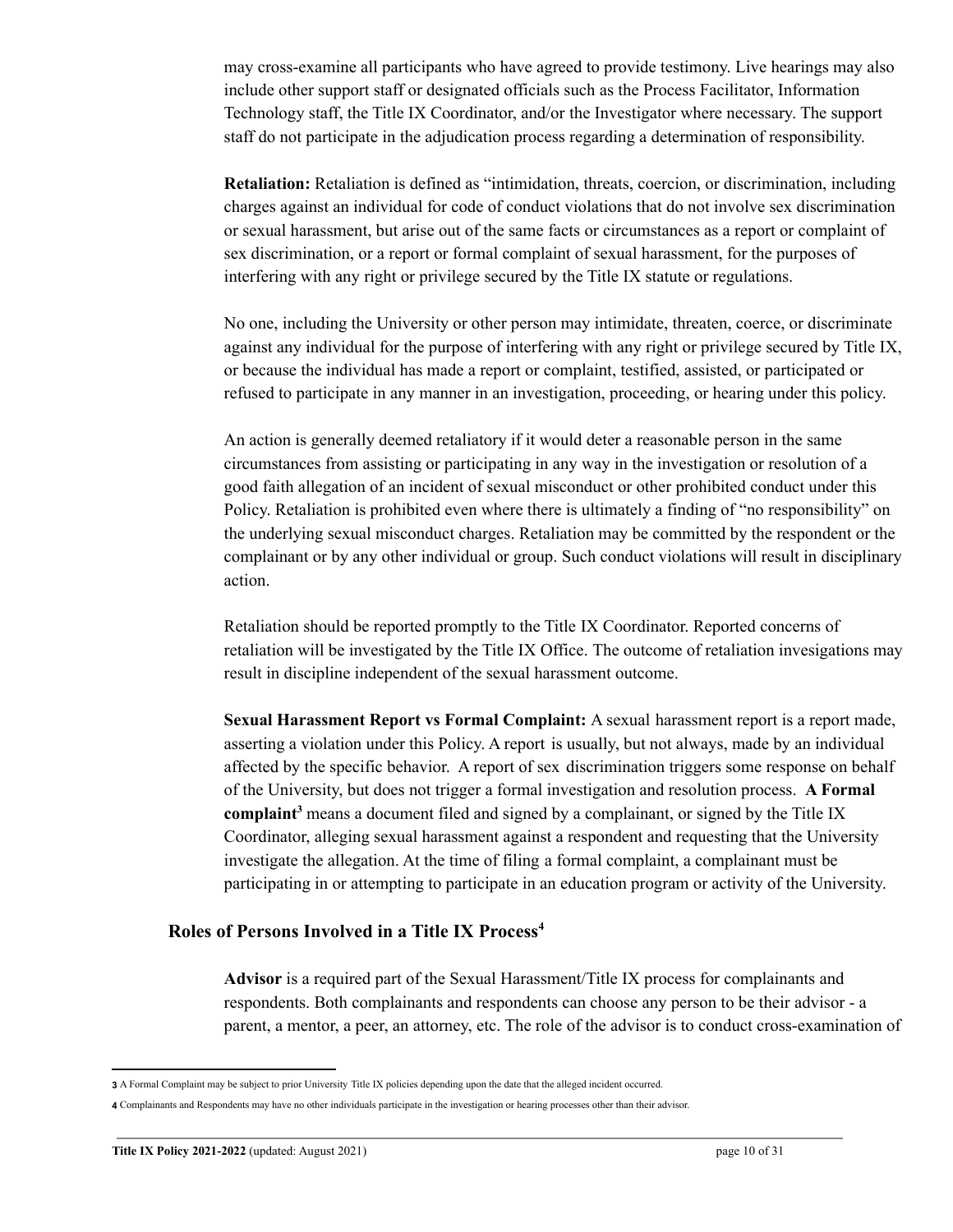the opposing party (parties must never personally question each other) and witnesses at a live hearing. If a party does not have their own advisor of choice at the live hearing, the University will provide an advisor (at no fee or charge), for the purpose of conducting cross-examination at the live hearing. The advisor provided by the University may be, but does not need to be, an attorney. The role of the advisor at the live hearing is to conduct cross-examination on behalf of a party. The advisor is not to represent a party, but only to relay the party's cross-examination questions that the party wishes to have asked of the other party and witnesses. Advisors may not raise objections or make statements or arguments during the live hearing.

Advisors are required to adhere to specific ground rules during the Sexual Harassment Grievance Process<sup>5</sup>:

- 1. The advisor may attend any interview or meeting connected with the grievance process that the party whom they are advising is invited to attend. The advisor may not actively participate or intervene in interviews or meetings. An advisor may not speak for or answer on behalf of the involved party, witness, or other individual at any point during the grievance process, including the investigation and live hearing (see the section on Considerations regarding disability accommodations).
- 2. During meetings, interviews, and hearings, the advisor may talk with the individual (quietly in person or in a private online room) or pass notes in a non-disruptive manner. In addition, while advisors may provide guidance and assistance throughout the process, all written submissions must be authored by the involved party.
- 3. An advisor's role is limited to cross-examination of the opposing party in a live hearing.
	- a. The Decision Maker reserves the right to ensure that only relevant cross-examination and other questions are asked and must determine the relevance of each cross-examination question before a party or witness answers.
- 4. An advisor may be present during the investigative process, but must be present during a live hearing, whether virtually or physically, in order to conduct cross-examination.
- 5. An advisor may be removed from at any point in the grievance procedure, including the live hearing and replaced if they fail to follow the guidelines of the University Sex Discrimination/Title IX policy and process.
- 6. A party's advisor may appear and conduct cross-examination even when the party whom they are advising does not appear.

**Complainant** means an individual who is alleged to be the victim of conduct that could constitute sex discrimination including sexual harassment. At the time of filing a formal complaint, a complainant must be participating in or attempting to participate in the education program or activity of the University.

**Confidential resources** are persons required to keep all information disclosed to them confidential within the legal and ethical bounds of their profession. At the University, these individuals include: University Wellness Center licensed professional staff and the ordained University Chaplains. Information disclosed during public awareness events such as Take Back the Night, Posse Plus

<sup>5</sup> Advisors must sign a Release of [Information](https://new.sewanee.edu/titleix/title-ix-policy-procedures/) Waiver as part of their participation in the grievance process.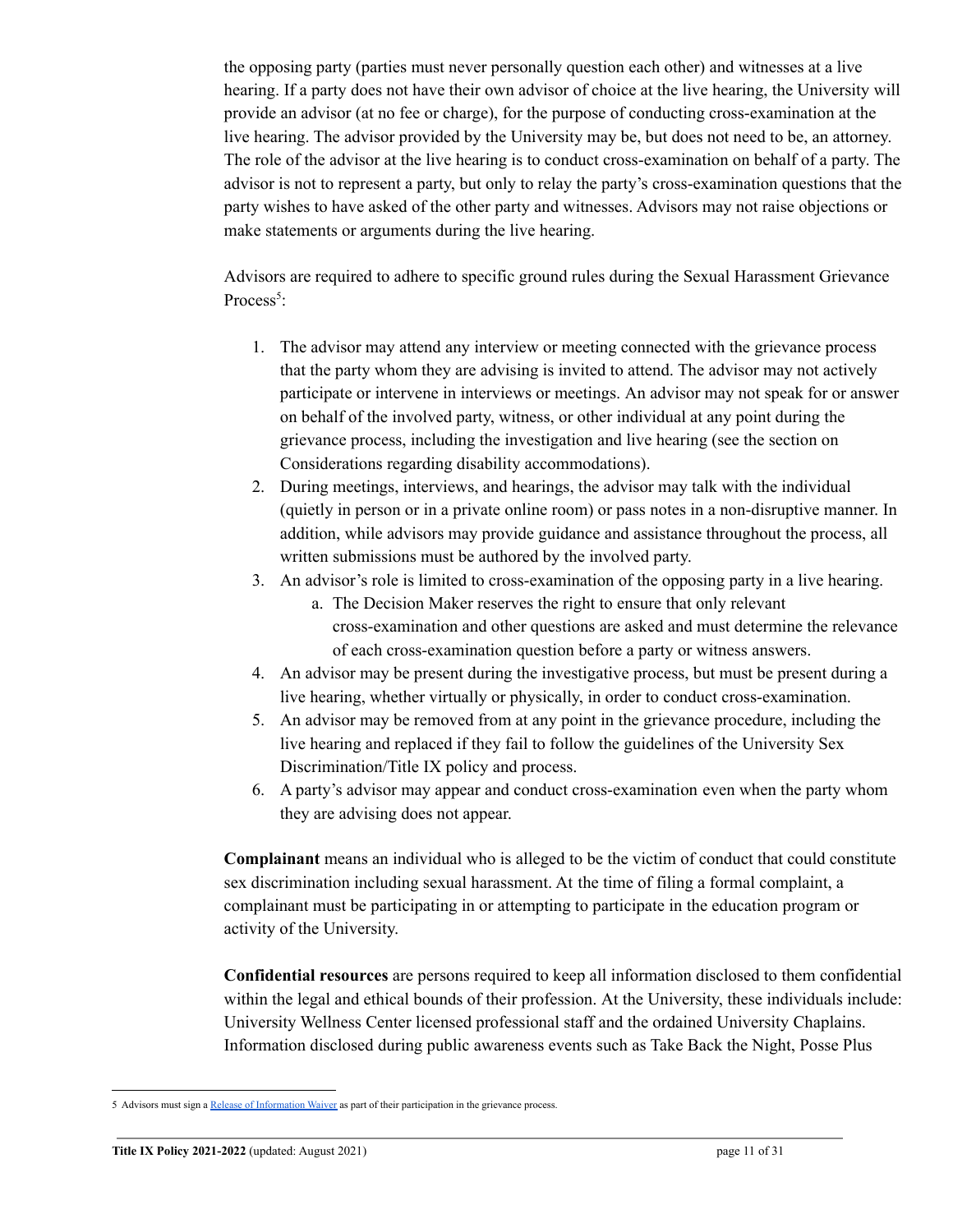Retreats, Sewanee Monologues and specially designated IRB-approved projects researching the area of sexual violence or trauma, are considered confidential.

**Decision Maker** is the University official responsible for receiving and resolving investigative reports, which can include convening a hearing panel and conducting any live hearing, if necessary. The decision maker may appoint a qualified designee in their place where appropriate.

**Hearing Panel:** The hearing panel is a trained group of employees called Hearing Panelists that determine whether a preponderance of evidence exists to find that an individual is responsible for a violation of University policy(ies). The hearing panel recommends an appropriate sanction (see evidence standard definition) when there is a finding of responsibility. The hearing panel includes the decision maker and may include at least two other panelists.

**Mandatory Reporters -** A Mandatory Reporter is a University employee who is obligated to ensure a report is made of alleged sexual misconduct to the University, usually by contacting the Title IX Coordinator or by reporting online to [ReportSexualMisconduct.sewanee.edu.](https://cm.maxient.com/reportingform.php?Sewanee&layout_id=3) Mandatory Reporters, include faculty, student life staff (excluding the University Wellness Center staff), residential life student staff members, orientation leaders, FYP mentors, Sewanee police department personnel, coaching staff, supervisors of student employees, domestic and international program leaders, any visiting faculty involved in a summer program, Title IX and deputy Title IX Coordinators, the Vice-Chancellor, and the University Cabinet. A mandatory reporter who receives a report must report all known details that are received about the alleged misconduct, including the date, time, and location of the alleged misconduct, and the names of: the person who provided the report, the individual who experienced the alleged misconduct, the individual(s) accused of committing the alleged misconduct, and any other person involved in the alleged misconduct. The mandated reporter policy can be found [here.](https://new.sewanee.edu/files/resources/mandatory-reporter-policy.pdf)

**Participant** - An individual who is not a student or employee participating or attempting to participate in a University education program or activity.

**Police and Police Investigator:** The Sewanee Police department, including a trained criminal investigator, is available for individuals who wish to make a criminal complaint that may result in a criminal investigation.

**Process Facilitator:** The University designates a single process facilitator for each report who assists the complainant and respondent. The facilitator is present during a hearing and may also do the following:

- Be available throughout the resolution process;
- Explain available resources for support and/or reporting;
- Explain potential sanctions;
- Provide clarity about the University's investigation and resolution/hearing processes;
- Interface with support persons for participants;
- Assist with support measures in the residence hall, dining hall, curricular and co-curricular experiences;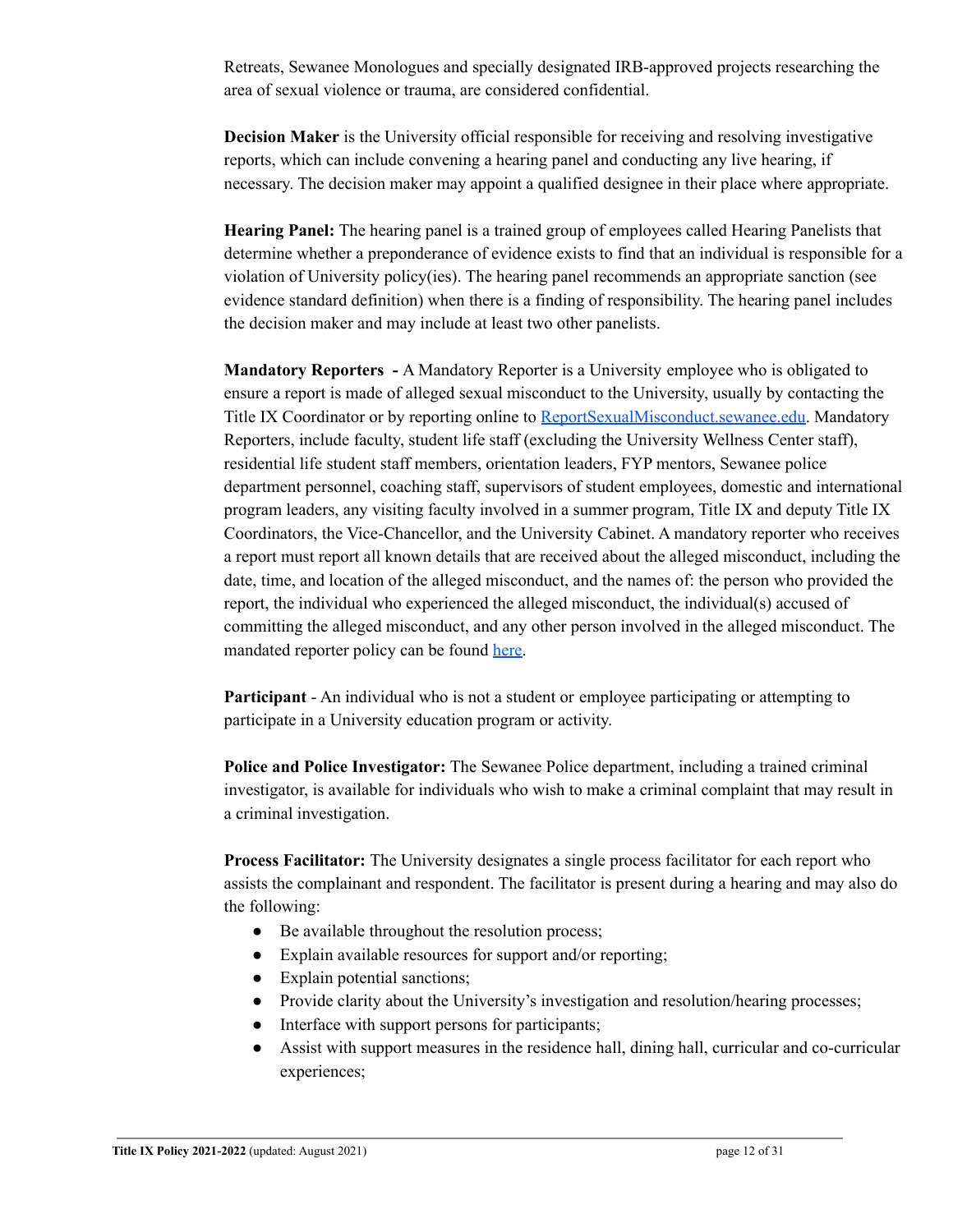Provide information about the appeal process and coordinate the filing of an appeal and response.

If students want information shared with anyone other than their advisor, the student must sign a "Release of [Information](https://new.sewanee.edu/titleix/title-ix-policy-procedures/) Waiver."

**Reporter** is the person filing a report about conduct that may constitute sex discrimination under this policy. The reporter may be, but is not required to be, the victim of the conduct.

**Respondent** means an individual who has been reported to be the perpetrator of conduct that could constitute sexual harassment.

**Student<sup>6</sup>:** Consistent with the undergraduate Student Code of Conduct, the University reserves the right to address student behavior occurring from the time of admission until the actual awarding of a degree or other separation from the institution. More specifically, each student is responsible for his/her conduct from their admission to the University through the actual awarding of a degree, even though the conduct may occur before classes begin or after classes end, as well as during the academic year and during periods between terms of actual enrollment. For entering students, a student's violation of the Code of Conduct occurring prior to the opening of residence halls for the admitted semester may be addressed through re-evaluation of the offer of admission. After the opening of residence halls for the admitted semester, a student's behavior will be addressed in accordance with the process published in the EQB Guide for Living in Community. For graduating students, violations of policy just prior to, during or after final exams will likely result in the inability to participate in Commencement exercises and stipulations that must be met to receive a diploma at a later date.

**Title IX Coordinator:** The University official designated to oversee Title IX compliance, which includes the sex discrimination response and investigation processes. The Title IX Coordinator may, in rare occasions, serve as an investigator.

**University Investigator:** A University Investigator gathers relevant information about an alleged incident that may be a violation of this Policy. Investigators prepare a comprehensive report of information received during the investigation.

**Vice-Chancellor:** The Vice-Chancellor or a designee(s) resolves Appeals of final determinations after a hearing, where applicable. This person may also be referred to as the Appeal Officer.

**<sup>6</sup>** This policy statement also extends to graduate students in that the University reserves the right to address student behavior occurring from the time of admission until the actual awarding of a degree or other separation from the institution.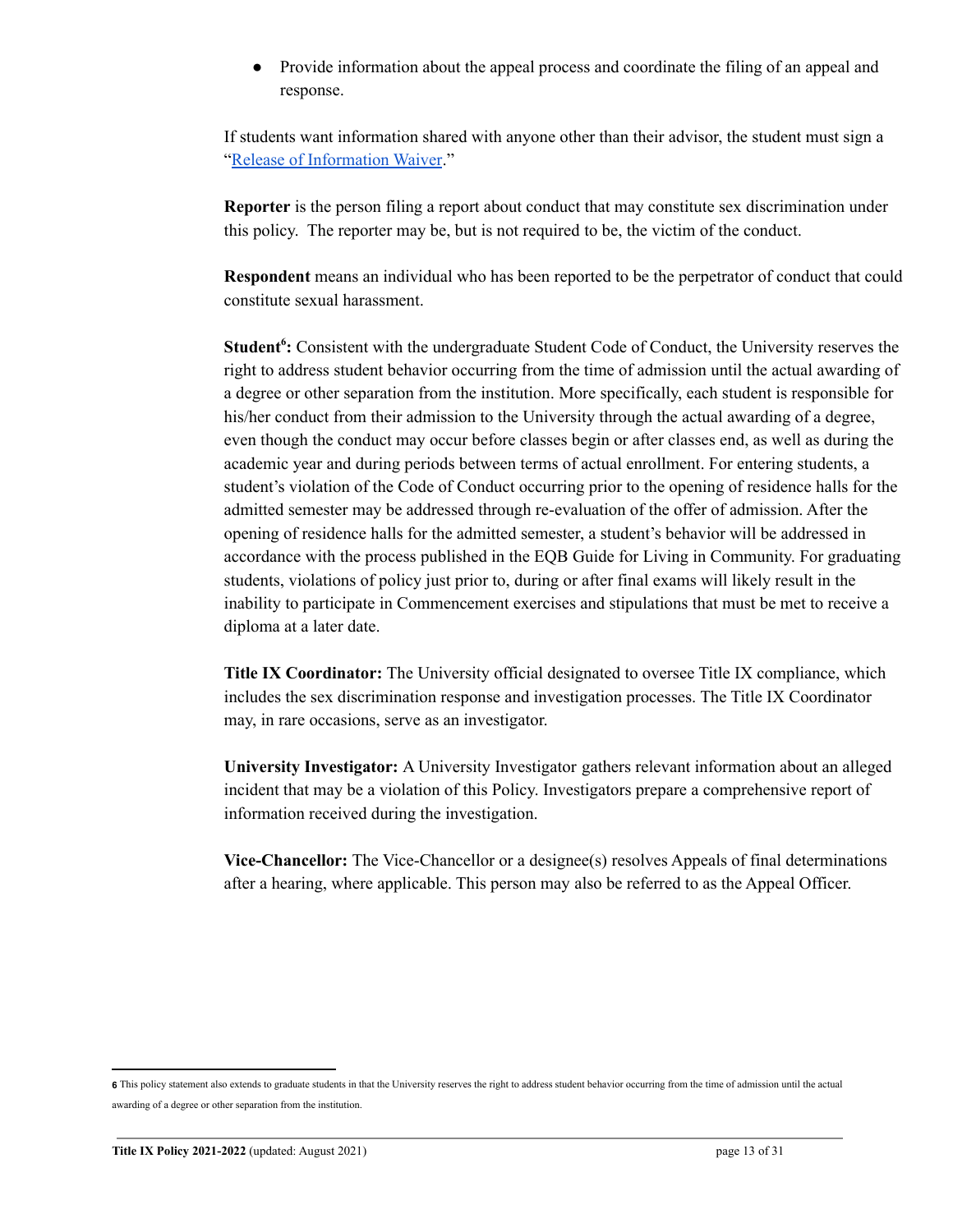# **III. Reporting Sex Discrimination including Sexual Harassment**

### <span id="page-13-0"></span>**University Responsibility**

All forms of discrimination that are prohibited by Title IX and this Policy should be reported to the Title IX Coordinator. The University strongly encourages individuals who have knowledge of, who have witnessed, or who have experienced sex discrimination, including sexual harassment, firsthand to report what occurred—both in order to get the support they need and to enable the University to respond appropriately. Once the University has actual notice of an allegation of sexual harassment, it is required to respond promptly in a manner that is not dilberately indifferent. The University must: (1) take immediate and appropriate steps to investigate or otherwise determine what occurred; and (2) take prompt and effective action to (a) end any harassment that occurred; (b) remedy its effects; and (c) prevent its recurrence.

Although there is no time limit for the filing of a report of sex discrimination including sexual harassment, the University's ability to respond effectively may be compromised by the passage of time between the occurrence of an incident and the filing of a report. At the time of filing a formal complaint (signed complaint), the complainant must be participating in or attempting to participate in a University education program or activity to trigger the University's obligation to conduct a formal investigation.

### **Reporting Options**

Any person may report sex discrimination, including sexual harassment (whether or not the person reporting is the person alleged to be the victim of conduct that could constitute sex discrimination or sexual harassment), in person, by mail, by telephone, or by electronic mail, using the contact information listed for the Title IX Coordinator, or by filing a report using the online reporting system at "ReportSexualMisconduct.sewanee.edu." Such a report may be made at any time (including during non-business hours).

The Title IX Coordinator at the University of the South is Dr. Sylvia Gray. Dr. Gray is charged with monitoring compliance with the policy according to the Title IX law and regulations. Dr. Gray is also responsible for oversight of Title IX investigations. Questions regarding Title IX, as well as concerns and reports of non-compliance, may be directed to the Title IX Coordinator using the information below:

#### **Reporting Online:** [ReportSexualMisconduct.sewanee.edu](http://reportsexualmisconduct.sewanee.edu)

| Dr. Sylvia Gray         | Woods Laboratory, Office 138                                                                                          |
|-------------------------|-----------------------------------------------------------------------------------------------------------------------|
| University of the South | $P: 931 - 598 - 1420$                                                                                                 |
| 735 University Avenue   | E: $\frac{\text{smgrav}(a)\text{sewanee.edu}}{\text{smgrav}(a)\text{sewanee.edu}}$ Or titleix $(a)\text{sewanee.edu}$ |
| Sewanee, TN 37383       | Pronouns: She/Her/Hers                                                                                                |

#### Anyone who wishes to make a report of an alleged violation of this policy has the following options:

- 1. Report to the University and/or;
- 2. Report to the Sewanee Police Department for on-campus conduct, or to the appropriate police agency with jurisdiction for off-campus conduct and/or;
- 3. Report to the US Department of Education Office for Civil Rights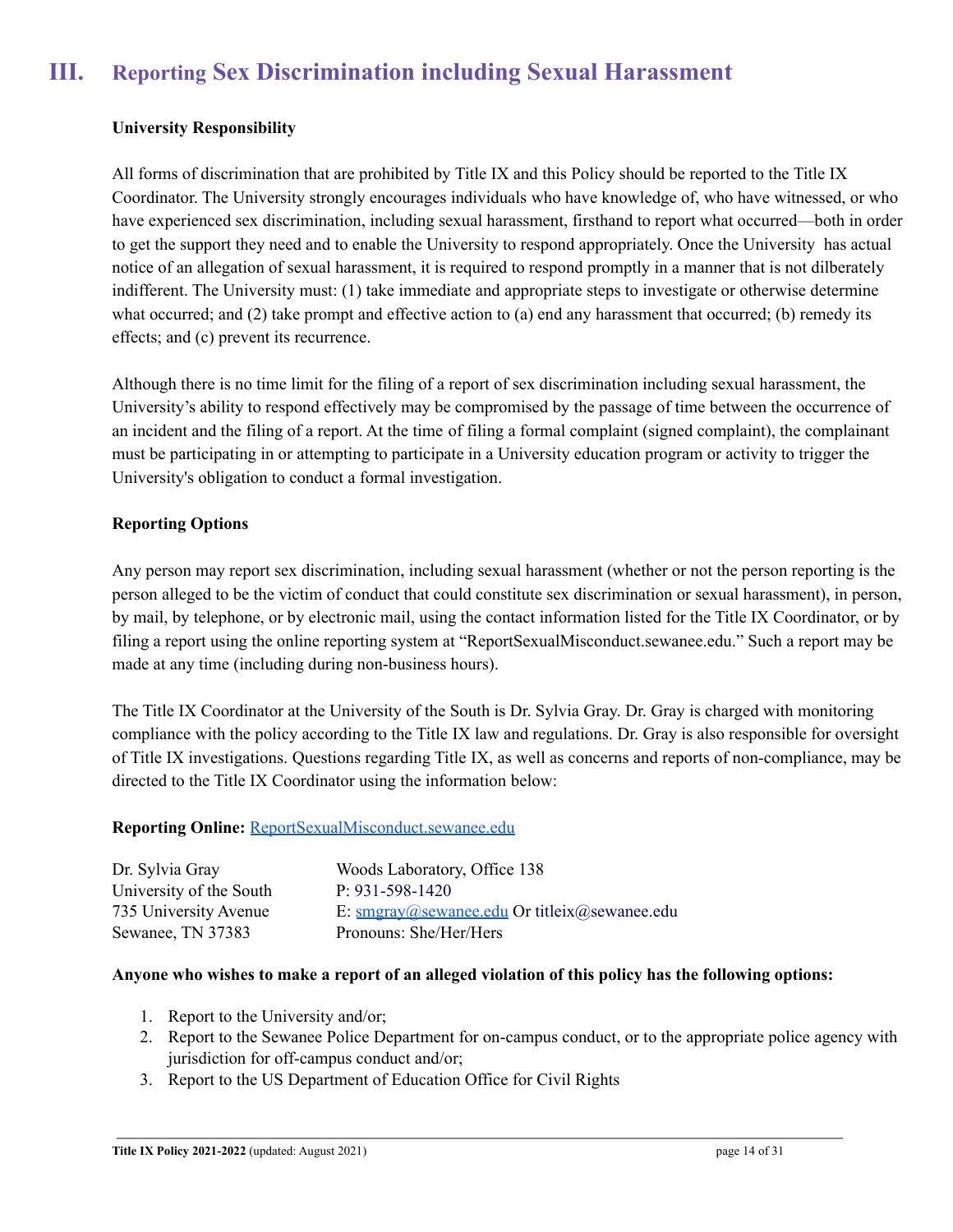### **Reporting to the University**

University reports can be submitted electronically at [ReportSexualMisconduct.sewanee.edu](https://cm.maxient.com/reportingform.php?Sewanee&layout_id=3) (preferred), or by postal mail, email, telephone, or in person (see contact information above). In person reports can be made to the Title IX Coordinator. Students studying abroad or away can report to the program leader or the Title IX Coordinator. In addition, all electronic submissions of reports are sent directly to the Title IX Coordinator and copied to the Sewanee Police Department. Electronic reports are also copied to the Dean of Students Office for undergraduate students, or the Director of the graduate program for graduate students or the Dean of Students of the School of Theology for Theology students. Faculty and Staff reports are submitted to the Title IX Coordinator and may be copied to Human Resources, the office of the Provost, and the office of General Counsel.

The University supports two types of reports—anonymous and identifiable.

- 1. **Anonymous Reports:** Reporters (other than University employees mandated to report) may submit a report of alleged sexual harassment *anonymously* online by omitting their name and contact information. In the case of anonymous reporting, the University will not be able to contact reporters to obtain further information about the incident or to offer options or support measures. In addition, the University's ability to respond to the report will be limited to the information provided. The University nevertheless encourages reporting of sexual harassment and sex discrimination, even anonymous reporting, and will make such use of the reported information as circumstances allow.
- 2. **Identifiable Reports:** The University preliminarily will gather and review information on all identifiable reports of sex discrimination, including sexual harassment. Representatives from the Dean of Students office, Title IX Office, and/or the Sewanee Police Department will promptly reach out to the reporter (or the person reporting on behalf of the individual involved, if the reporter is not the individual directly affected by the conduct) to advise them as to their options. The appropriate University official(s) will obtain additional information about the reported incident, if available, and offer support, assistance and, where appropriate, interim or emergency measures to address any immediate concerns for the safety of involved persons and/or the University community.

Where a complainant or respondent requests an investigation of a violation of this Policy, the investigation will follow the steps under the heading of "Grievance Process for Formal Complaints of Sexual Harassment." **Requests for Confidentiality**

If the reporter or other involved party requests confidentiality—e.g., requests that the information contained in the report be maintained confidentially, that no investigation be conducted, and/or that no disciplinary action be taken—the individual with whom this information has been shared will consult with the Title IX Coordinator for further evaluation as to whether that request can be honored.

- 1. The University will attempt to honor a request of confidentiality if it can do so without compromising the safety of the reporter, complainant, respondent, third parties identified in the report, or the broader University community. In order to make this determination, the University will weigh the request for confidentiality against the University's obligation to provide a safe, nondiscriminatory environment for the entire University community.
- 2. When evaluating a request for confidentiality, the University will consider a range of factors to determine whether the alleged respondent will commit additional acts of sexual harassment or other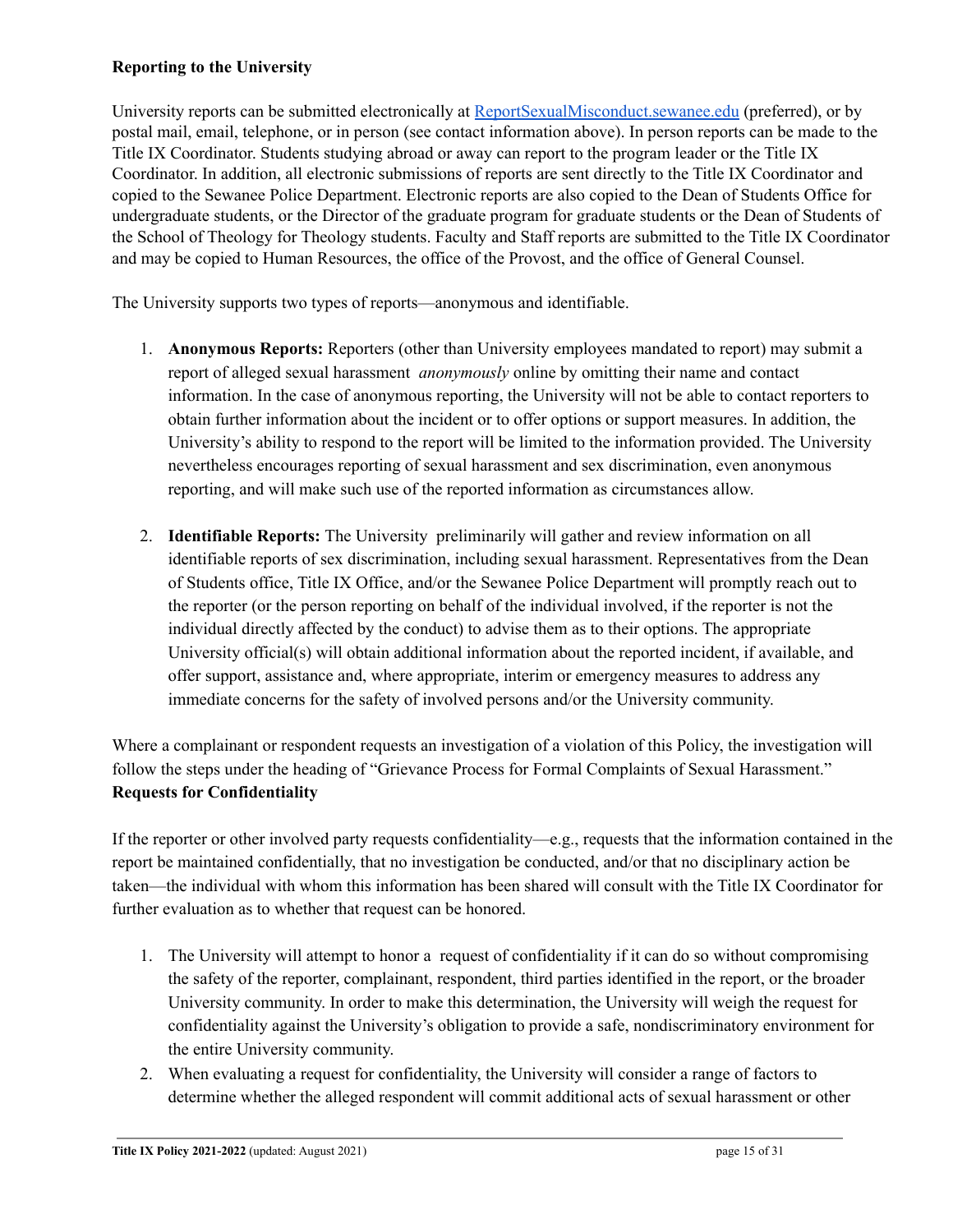misconduct. The presence of one or more of these factors could lead the University to determine that it must investigate the incident and, if appropriate, pursue disciplinary action against the alleged respondent. Factors include but are not limited to:

- whether there have been other sexual harassment reports about the same alleged respondent;
- whether the alleged respondent has a history of arrests or prior records indicating a history of engaging in sexual misconduct;
- whether the alleged respondent threatened further sexual harassment or other misconduct against the complainant or others;
- whether the sexual harassment was committed by multiple respondents;
- whether the sexual harassment was perpetrated with a weapon;
- whether the complainant is a minor (under the age of legal consent);
- whether the University possesses other means to obtain relevant evidence of the alleged sexual harassment (e.g., security cameras or personnel, physical evidence);
- whether the report reveals a pattern of perpetration (e.g., via illicit use of drugs or alcohol) at a given location or by a particular group; and/or
- whether there is any other evidence suggesting predatory behavior by the alleged respondent(s).
- 3. If the University honors a request for confidentiality the party should understand that the University's ability to meaningfully investigate the incident and pursue disciplinary action may be severely compromised. The University may nevertheless take steps to limit the effects of the alleged sexual harassment and prevent its recurrence without undermining the request for confidentiality by, for example, increasing monitoring, supervision and/or security at locations or activities where the sexual harassemnt was alleged to have occurred; and/or providing training and education for students and employees. Additionally the University can offer support measures as appropriate.
- 4. If the University cannot honor a request for confidentiality, the University will share the reported information only with (1) those individuals who are responsible for handling the University's response, and (2) those individuals with whom the University must share information in order to conduct an effective investigation and/or implement an effective response so as to address any threat to the safety of the University community. In any case, the University will inform the requesting party in advance how the University intends to proceed, with whom the reported information will be shared, and whether and to what extent the reporter's identity can be protected.

### **Amnesty Policy for Reporting Incidents of Sexual Harassment to the University**

**Alcohol and other drug violations disclosed in a report of sexual harassment:** Sometimes reporters or witnesses are hesitant to report to University officials or participate in report processes because they fear that they themselves may be charged with policy violations, such as drug or alcohol use at the time of the incident. It is in the best interest of this community that individuals feel safe to come forward to share what they know. To encourage reporting, the University offers all students reasonable amnesty from being charged for alcohol or drug policy violations related to the sexual harassment incident. For more information, see the [Good](https://new.sewanee.edu/files/resources/eqb-guide-for-living-in-community-2.pdf) [Samaritan](https://new.sewanee.edu/files/resources/eqb-guide-for-living-in-community-2.pdf) and Medical Amnesty Policy in the EQB Guide.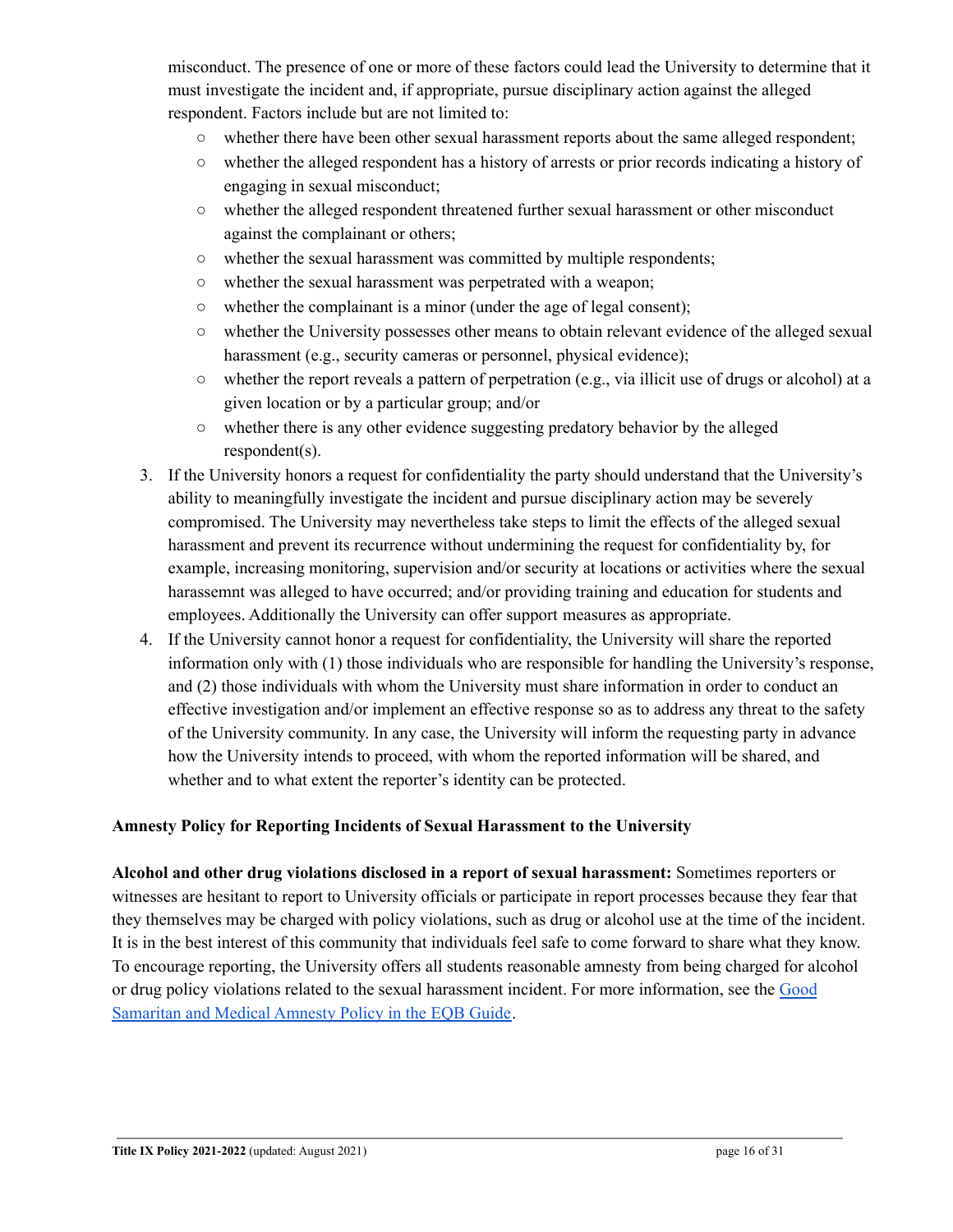### **Reporting to the Police**

Sexual harassment and some forms of sex discrimination may constitute a criminal offense as well as a violation of this policy. Incidents that occur on campus fall within the jurisdiction of the Sewanee Police Department. Individuals who have been harmed are urged to report sexual violence immediately to the police, in addition to the University. The police have legal power to issue search warrants to collect forensic evidence, and are also able to assist in obtaining a court order of protection. Individuals may contact the police in any of the following ways: (1) they can go to the Sewanee Police Department on 111 Alabama Avenue and speak with an officer; (2) they can dial 911 for immediate emergency assistance or report directly to the Sewanee Police Department, by calling 1111; (3) if they seek medical attention, they may ask a staff member or medical personnel to call the police on their behalf; or, (4) they can utilize the LiveSafe Application when downloaded on a mobile device. If requested, the Dean of Students'staff can arrange and/or attend a meeting between undergraduate students and the police for purposes of filing a report.

Criminal investigations are separate and independent from University investigations. When a report is filed, the University will attempt to coordinate its investigation with that of the police to the extent possible. The University may delay its investigation temporarily while a law enforcement agency is gathering evidence so as not to interfere with their investigation, but the University will not wait for the conclusion of a criminal investigation or criminal proceedings before commencing (or completing) its own investigation. It is also important to remember that the definition of sexual harassment under this Policy and the related definitions under criminal statutes are not identical in all respects, and that the burden of proof for a finding of responsibility under University policy—a "preponderance of the evidence"—is lower than the burden of proof for a finding of guilt under criminal law—"beyond a reasonable doubt." For these reasons, the outcome of any criminal investigation will not determine the outcome of any proceedings under this policy or *vice versa*.

### **How to file a report with the Office for Civil Rights (OCR)**

Individuals with complaints of sexual harassment also have the right to file a formal complaint with the United States Department of Education, the federal governing body in charge of enforcing Title IX:

Office for Civil Rights (OCR) 400 Maryland Avenue, SW Washington, DC 20202-1100 Customer Service Hotline: (800) 421-3481 Facsimile: (202) 453-6012 | TDD#: (877) 521-2172 E-mail: OCR@ed.gov Web: <http://www.ed.gov/ocr>

**Note:** Federal laws prohibit the taking of retaliatory measures against any individual who files a complaint in good faith.

**Note on False Reports:** The University will not tolerate intentional false reporting of incidents. It is a violation of the Honor Code for undergraduate students, expectations for graduate students, and professional conduct of faculty and staff to make an intentionally false report of any policy violation; it may also violate state criminal statutes and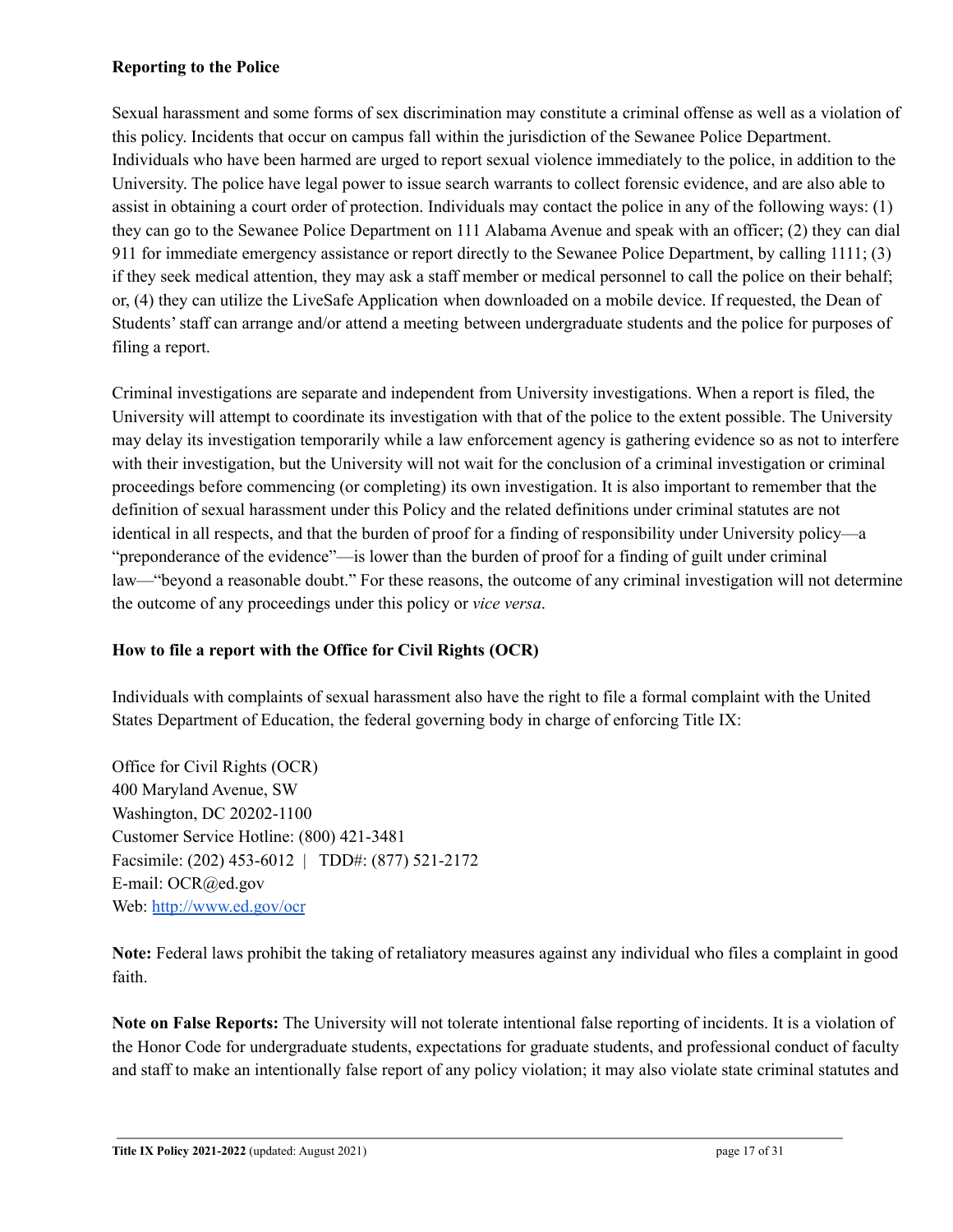civil defamation laws. Students, faculty and staff will be subject to disciplinary action if they are found to have knowingly filed a false report, made false statements, or submitted false information to the University.

# **IV. Requesting Support Measures**

<span id="page-17-0"></span>Individuals seeking support measures should speak with the Title IX Coordinator who will evaluate and, if warranted, coordinate appropriate measures. University officials may need to take protective measures to ensure a safe and nondiscriminatory environment even when the involved parties do not specifically request the measures. Students studying away or abroad should request support from the program official or the University of the South's Title IX Coordinator upon their return to campus.

The specific support measures implemented and the process for implementing those measures will vary depending on the facts of each case. The Title IX Coordinator and/or appropriate official will consider, among other factors: the specific needs of the complainant or respondent; the severity or pervasiveness of the allegations; any continuing effects on the complainant or respondent; the age of those involved if they are a minor; and whether the complainant and respondent share the same residence hall, class, athletic team, on-campus job location, etc.

Support measures should provide continued access to education programs and activities. Support measures prior to an investigation and hearing process may not be punitive or overly burdensome on the respondent. Support measures that may be implemented after consultation may include, but are not limited to:

- No-contact order between complainant and respondent or other involved party
- Limiting access to campus or areas of campus and certain college facilities or activities
- Alteration of class schedules for students
- Alteration of or release from on campus housing arrangements
- Changing campus work schedules or job assignment
- Requesting consideration of faculty for additional time or rescheduling of exams, papers, or other assignments
- Taking an incomplete in a class
- Authorized withdrawal from a class, study away or abroad programs
- Alternative course completion options
- Voluntary leave of absence
- Access to counseling services
- Providing a police escort to ensure safe movement between classes and activities
- Increased security at specified locations
- Any other reasonable remedy that can be tailored to the involved individuals

When a complainant and respondent are undergraduate students who are members of the same organization or athletic team, a dean of students or designee will consider ways to permit both students to continue participation. However when such compromise is not possible, the Title IX Coordinator has the discretion to determine how best to provide supportive measures to both students.

### **No-Contact and Protective Orders**

A no-contact order is issued by the University and directs parties (generally the complainant and respondent(s)) to refrain from having in-person or electronic contact with each other, directly or through proxies. A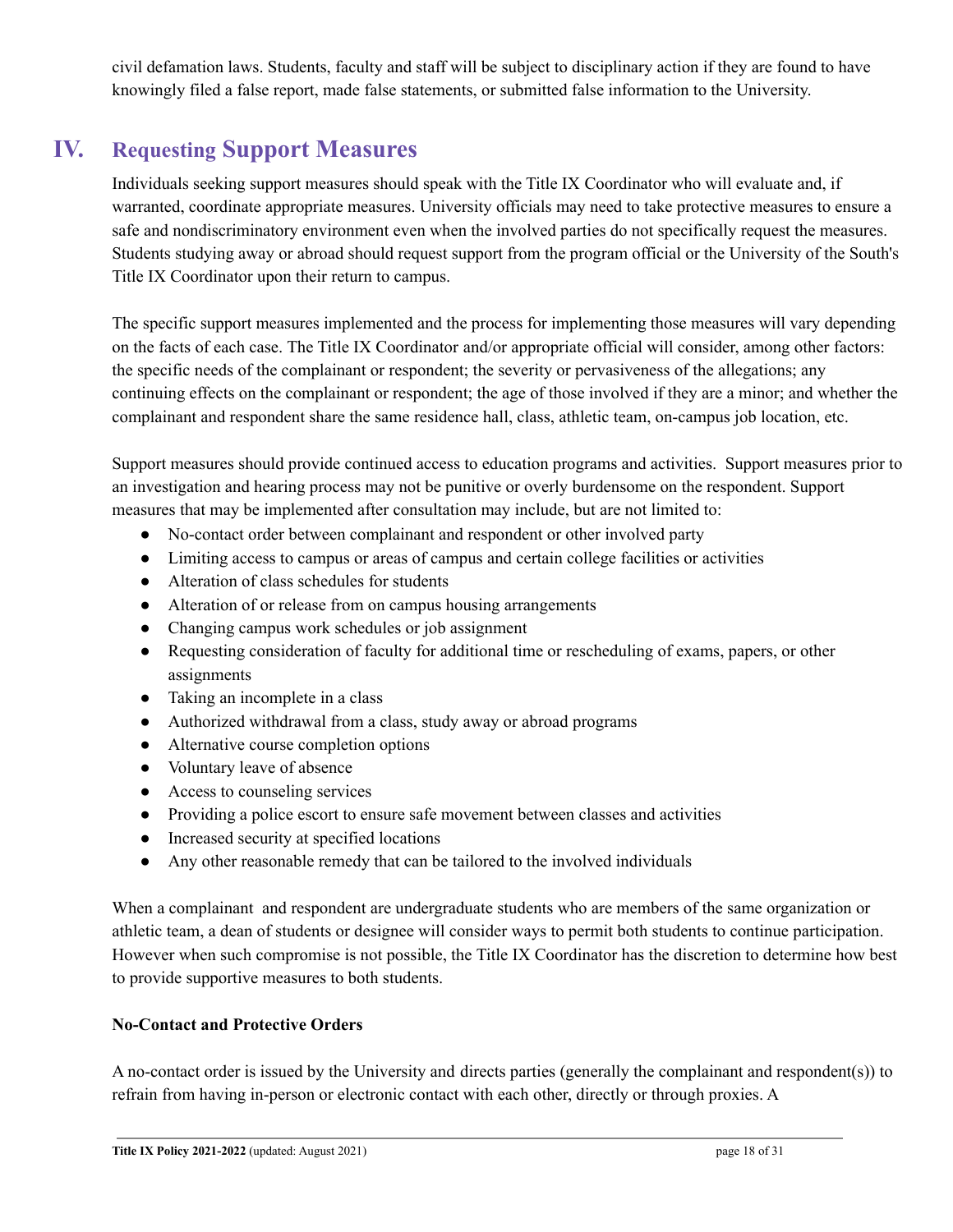University-issued no-contact order is enforceable through the University's conduct processes. The no-contact order is not the same as an order of protection/protective order, which must be obtained through the court system and is enforceable by law enforcement and the court.

If an involved individual represents an ongoing threat to the health or safety of another involved party of sexual harassment, it may be possible for the individual who feels threatened to obtain a court-ordered emergency or preliminary protective order. These orders are temporary, and they may be issued if the judge believes that there is an *immediate* threat to health or safety. Later, after a full hearing, the court may agree to issue a "permanent" protective order in appropriate cases. Protective orders are separate and distinct from University-issued no-contact orders. Protective orders may be obtained only from a court of law, and their violation may result in criminal charges. An individual who wishes to seek a protective order should contact the Sewanee Police Department. No-contact orders may be obtained through the Title IX Coordinator. No-contact orders, if deemed appropriate by the Title IX Coordinator, will be issued directly from the Dean of Students Office for students, Human Resources for staff, or Provost's Office for faculty, and are enforceable through the University policy and EQB Guide for Living in Community (i.e Code of Conduct), the Staff Handbook and the Personnel Procedures for Faculty.

### **Reporting Violations of Support Measures to the University.**

All individuals are encouraged to report concerns about the failure of another individual to abide by the provisions of a support measure. Failure to abide by restrictions imposed by a support measure may result in disciplinary action independent of the outcome of a grievance process for sex discrimination.

# <span id="page-18-0"></span>**V. Expectations of Complainants and Respondents**

### **Expect To:**

- Have your report heard in accordance with University policy and procedures.
- Receive information about your options and about the Title IX process.
- Have opportunities to ask questions pertaining to the Title IX investigation and resolution process at any time.
- Be informed of and have access to campus services, including confidential resources and support measures.
- To know, and where applicable, challenge for good cause who will serve in any role of the investigative and resolution processes.
- Have one advisor of your choice present during all investigative meetings and the hearing process.
- Choose not to actively participate in the investigation process or withdraw from participation in an investigation at any time with the understanding that the investigation and resolution process may or may not move forward to completion without your participation.
- Have ten calendar days (10) to review and respond to investigative reports and appeal documents.
- Submit questions for consideration for any of the parties involved in the investigative or hearing process.
- Review and have an opportunity to respond to all information presented in an investigation and hearing as allowed by the policy.
- Be informed in writing of the outcome/resolution, any sanctions imposed, and the rationale for the outcome, where permissible.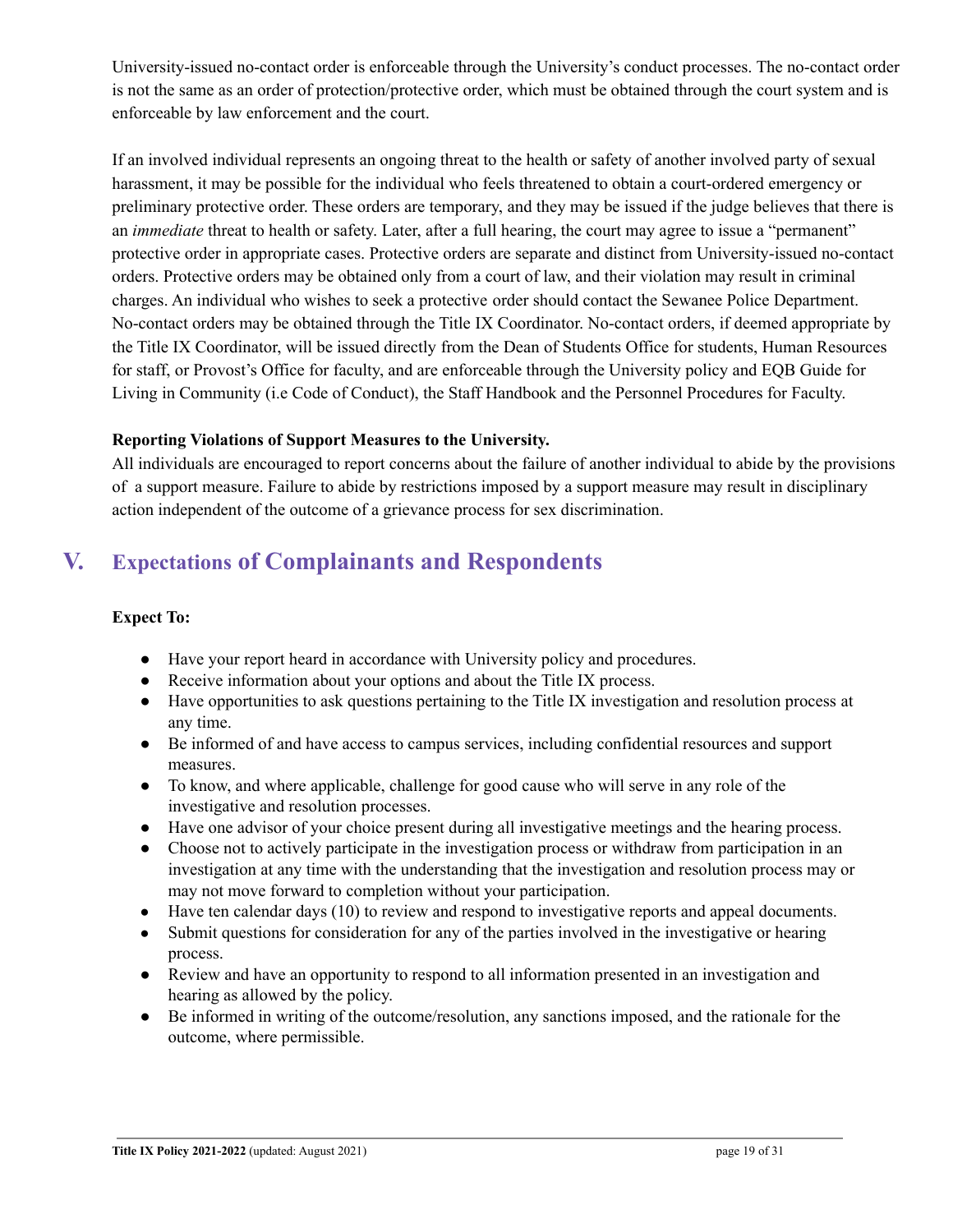#### **Differences in University and Criminal or Civil Court Processes**

The University provides a fair, respectful, prompt, and reasonable process. The University's disciplinary processes do not and are not intended to provide all of the process and protections of criminal or civil lawsuits. Conduct violations that are also violations of federal or Tennessee law may be referred to the appropriate legal authorities for investigation and adjudication. Additionally, an individual who asserts that they may have been harmed by another may have the right to bring a civil, personal lawsuit against the alleged wrongdoer. The University's process is not a court process and thus rules of law, evidence, and procedure used in court proceedings do not necessarily apply.

The aforementioned list of expectations is not exhaustive. Please review this policy or see the Title IX [website](https://new.sewanee.edu/titleix/) for more information. You may also contact your process facilitator or the Title IX Coordinator for additional questions.

# **VI. Resolving a Sex Discrimination Complaint**

<span id="page-19-0"></span>Reports of sex discrimination that are not sexual harassment under Title IX (i.e. sexual assault, dating violence, domestic violence, or stalking) should still be filed with the Title IX Coordinator and will be promptly directed to the appropriate Unviersity official for review and resolution.

# **VII. Grievance Process for Formal Complaints of Sexual Harassment 7**

<span id="page-19-1"></span>The sections that follow outline the process for resolving a formal complaint of sexual harassment. The steps begin by describing who may file a report along with what occurs following the submission of a report and end with the Hearing Process and Procedures. Throughout these processes, any University official with responsibility under this policy may delegate their responsibility to another University official. This act of delegation is done to avoid an actual or apparent conflict of interest, to ensure a fundamentally fair process, or to ensure that the process is completed in a timely manner. Any investigation may be delegated to an external investigator by the Title IX Coordinator in consultation with other appropriate University leadership when necessary to ensure an impartial and/or timely investigation. Submission of a formal written complaint may result in a resolution process which typically include**s** the following:

- **● Submission of a report**
	- Who May File a Sexual Harassment Report
	- Notice of options, resources, and individual or mutual support measures (where applicable)
	- Multiple Reports Filed
	- Multiple Respondents

### **● Preliminary Information Review**

- Review of Options and Resources
- Initiation and Review of a Formal Complaint
- Appeal Process for Dismissal of a Formal Complaint
- Emergency Removal and Administrative Leave
- Informal Resolution Process
- **● Initiation of the Investigative Process**
	- Confidentiality within Investigations

**<sup>7</sup>** Reasonable deviations from these procedures by the University will not invalidate a decision or proceeding unless significant prejudice to an involved party is caused by such deviation .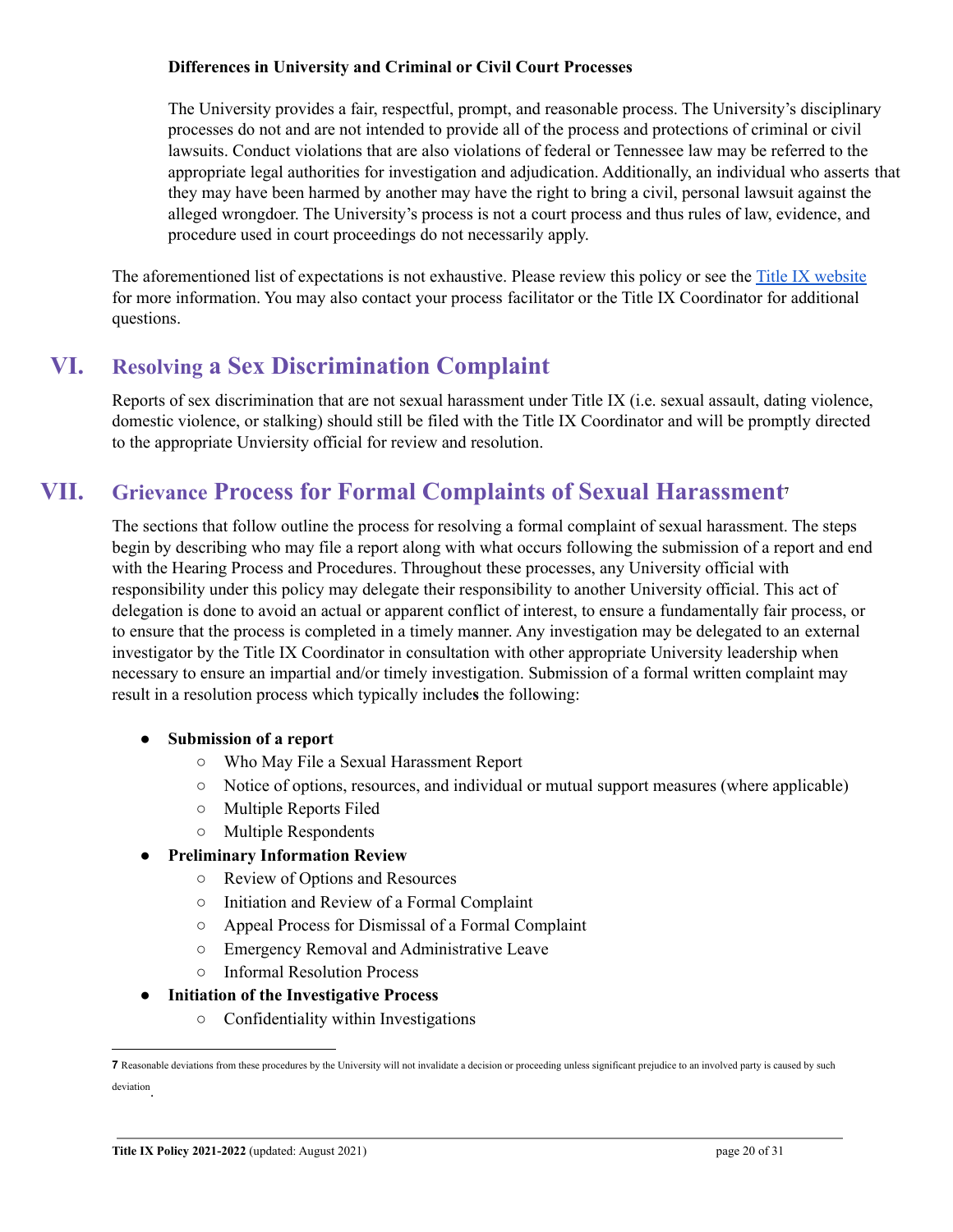- Timeframe for resolving a Grievance
- Notice of Allegation(s) and Investigation
- **● Investigation Procedures**
	- Compiling the Investigative Report
	- Review and Response Period
	- Final Investigative Report
- **Hearing Process and Procedures**
	- Hearing Panel
	- Outcomes

# **Submission of a Report**

**Who May File a Sexual Harassment Report:** As noted in the "Reporting Sexual Harassment" section above, anyone with knowledge of sexual harassment is encouraged, and some University officials are mandated, to report the harassment or sex discrimination.

**Notice of options, resources, and individual or mutual support measures (where applicable):** There is no deadline for reporting sex discrimination, including sexual harassment, under this policy. Although delayed reporting may compromise the ability of the University to investigate and remedy the sex discrimination in question. Under Title IX, reports of sexual harassment (discussed below) must be in the form of a formal complaint - a statement (often electronic) signed by the Complainant setting out the facts alleged and requesting a formal or informal process before an investigation or informal resolution process may commence.

**Multiple Reports Filed:** If a second or multiple reports are filed against a respondent, or if additional reports arising from the same set of facts or circumstances are filed against other respondents, before the initial report is resolved, the Title IX Coordinator in consultation with other University officials shall have the discretion to determine how to proceed with investigation of the complaints. The reports may proceed with separate investigations and hearings, or may be consolidated.

**Multiple Respondents:** In the event that a report involves more than one respondent, the Title IX Coordinator in consultation with other University officials shall have the discretion to determine how to proceed with investigation of the complaints against multiple respondents.

# **Preliminary Information Review**

**Review of Options and Resources:** Preliminary information review can be used for determining the need for support measures and/or an investigation. Following the submission of a report of sexual harassment/sex discrimination, the Title IX Coordinator or designee will meet with the complainant to review available resources and options (see section on Requesting Support Measures). A preliminary information review provides an opportunity for the complainant to share concerns about their experience to the Title IX Coordinator or a designee. The complainant will be informed of their options for resolution and support and may request other support measures even if they do not wish to pursue an investigation. (See section on Requesting Support Measures). Additional preliminary information, including written statements, reports and/or other information about the incident may also be discussed.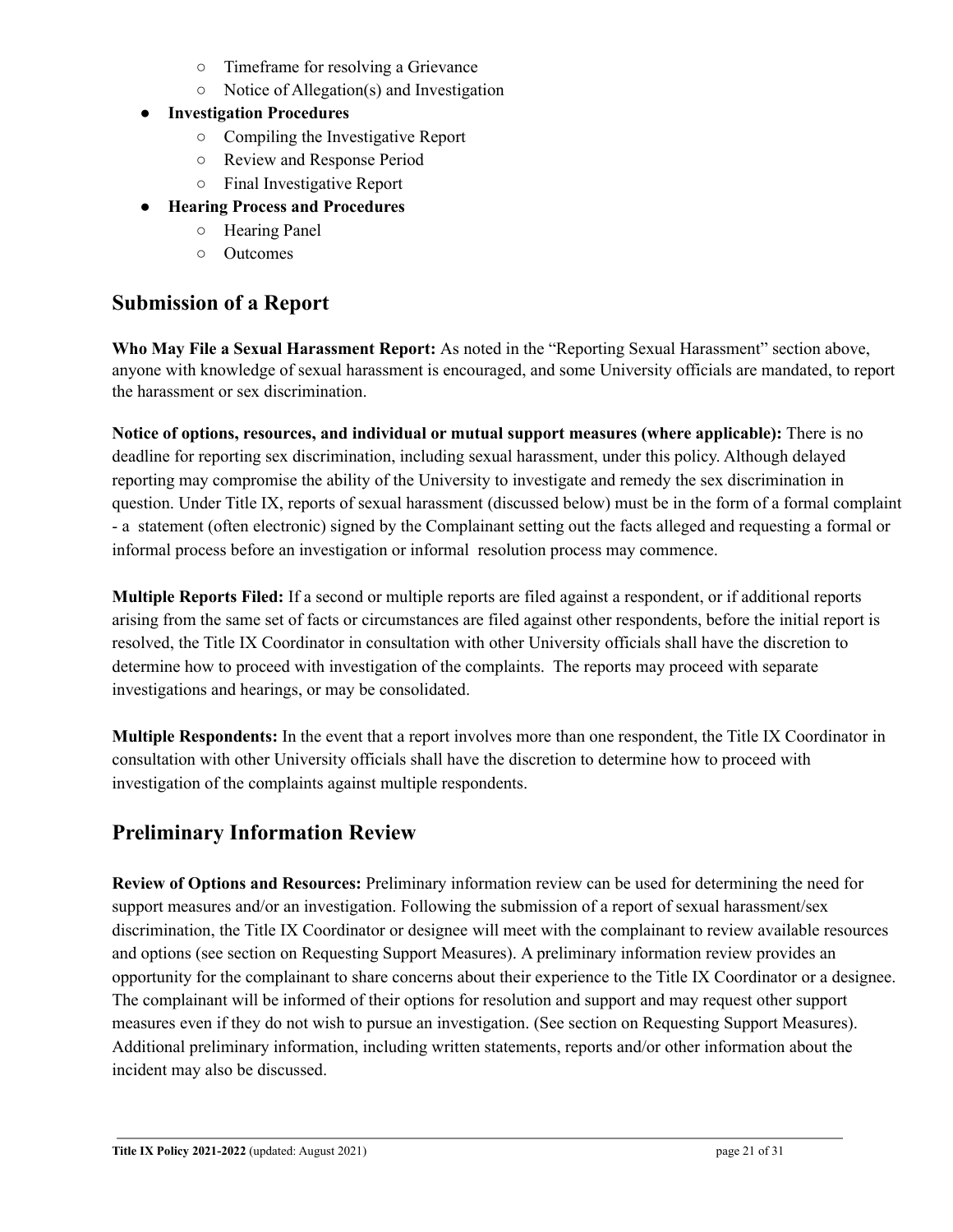**Initiation and Review of a Formal Complaint:** Where the complainant wishes to move forward with an investigation, the Title IX Coordinator must have the complainant provide a signed request using the designated form. The Title IX Coordinator will determine if the allegations in the complaint, if proven, would constitute sexual harassment under this policy. The Title IX Coordinator must dismiss the formal complaint if the allegations would not constitute sexual harassment even if proven, the conduct did not occur in the University's education program or activity, or did not occur against a person in the United States.

The University may dismiss the formal complaint or any allegations therein, if at any time during the investigation or hearing: a complainant notifies the Title IX Coordinator in writing that the complainant would like to withdraw the formal complaint or any allegations therein; the respondent is no longer enrolled or employed by the University; or specific circumstances prevent the University from gathering evidence sufficient to reach a determination as to the formal complaint or allegations therein.

The Title IX Coordinator will provide written notice to the complainant and respondent about the dismissal of a complaint or any allegations therein. When the Title IX Coordinator dismisses a complaint, the Title IX coordinator may also forward the complaint to the Dean of Students Office for students or the Provost or Human Resources for employees to be adjudicated by the appropriate office.

**Appeal Process for Dismissal of a Formal Complaint and Emergency Removal:** In the event of an emergency removal or dismissal of a formal complaint, either party may appeal. See the section on Appeals for those procedures.

**Emergency Removal and Administrative Leave:** The University may initiate removal of a respondent from the education program or activity on an emergency basis. Where the respondent is a student, this process is an Emergency Removal. Where the respondent is a faculty or staff member, this process is an emergency administrative leave. In doing so, the University will conduct an individualized safety and risk analysis, determine whether an immediate threat is present to the physical health or safety of any individual arising from the allegations of sexual harassment that justifies removal, and porvide the respondent with notice and an opportunity to challenge the decision immediately following the removal. This provision may not be construed to modify any rights under the Individuals with Disabilities Education Act, Section 504 of the Rehabilitation Act of 1973, or the Americans with Disabilities Act.

### **Students and Employees with Disabilities**

At any point during these procedures, students seeking accommodations for disabilities should contact Student Accessibility Services by phone at (931) 598-1229 or email at  $sas@$ sewanee.edu. Faculty or Staff seeking accommodations for disabilities should contact Human Resources by phone at (931) 598-1381 or email at [hr@sewanee.edu.](mailto:hr@sewanee.edu)

**Informal Resolution Process:** Where both parties agree, an informal process may be pursued to resolve a complaint. In order to pursue an informal process, a formal complaint (signed complaint) must be filed. Complaints involving a student and employee are not eligible for an informal process. The Title IX Coordinator or a designee may facilitate an informal resolution process at any time prior to reaching a determination of responsibility. Title IX Coordinator or designee will obtain the parties' voluntary, written consent to the informal resolution process. An informal resolution process includes but is not limited to mediation that does not involve a full investigation and adjudication, provided that the Title IX Coordinator or designee notifies the parties in writing of: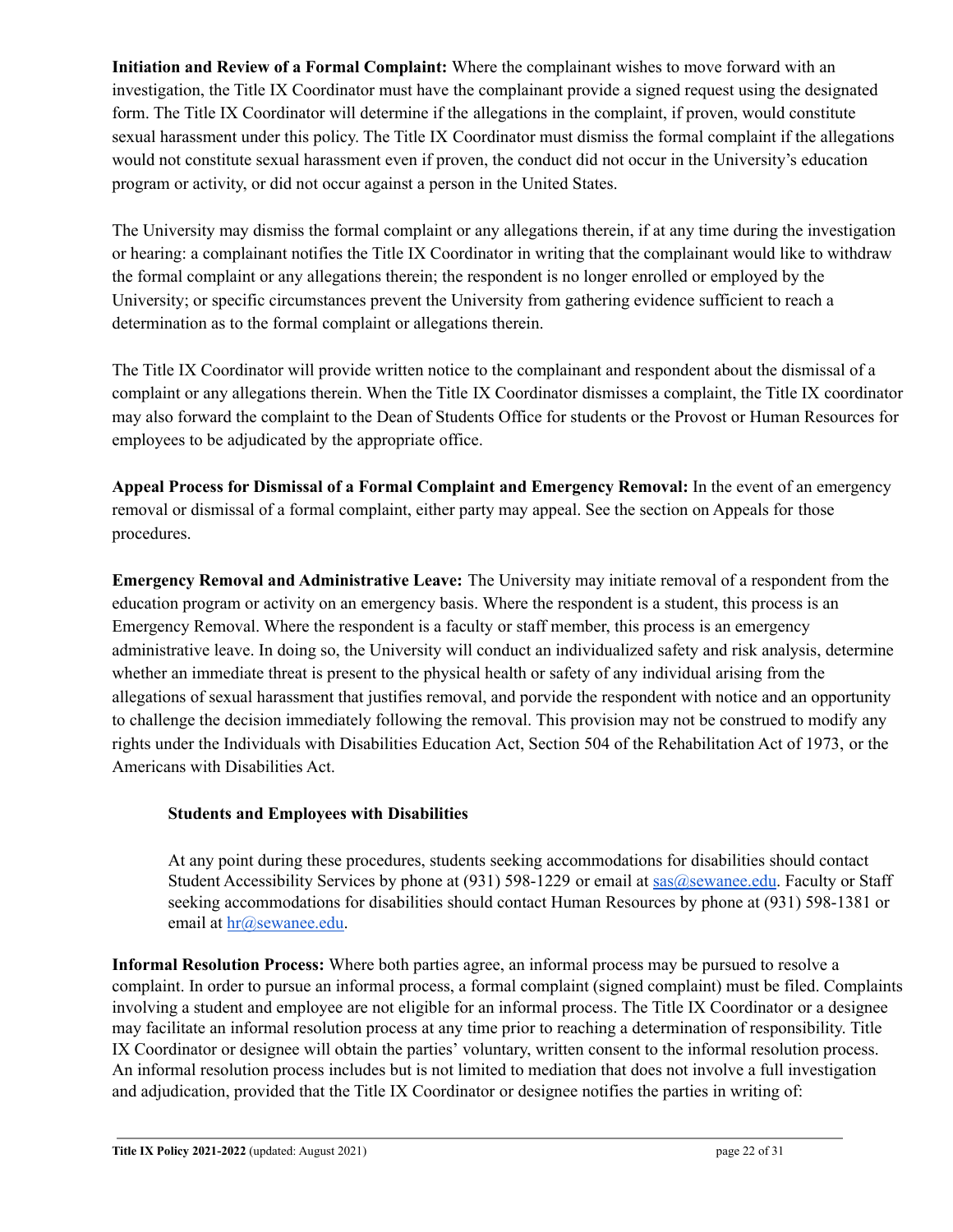- the allegations,
- the requirements of the informal resolution process including the circumstances under which it precludes the parties from resuming a formal complaint arising from the same allegations,
- provided, however, that at any time prior to agreeing to a resolution, any party has the right to withdraw from the informal resolution process and resume the grievance process with respect to the formal complaint, and
- any consequences resulting from participating in the informal resolution process, including the records that will be maintained or could be shared.

# **Initiation of the Investigative Process**

**Confidentiality within Investigations:** Throughout the process of investigation and resolution of a report of sexual harassment, reasonable efforts will be made to maintain individuals' confidentiality by the University. At different times in the process, however, it may be important to discuss the alleged incident with witnesses and/or others who have information that is pertinent to the case, or on a need-to-know basis. While the University recognizes that involved parties need to seek support and talk to potential witnesses about the incident in order to gather evidence. It is also important, however, to use discretion in discussing the incident or the identities of others involved in the process. In a small community, public discussion of incidents can be very hurtful and deter others from reporting. Additionally, sharing information about the conduct of involved parties with others who are not necessary to the investigation or resolution may form the basis for a finding of retaliation.

**Timeframe for resolving a Grievance:** The University will promptly respond to any complaint under this policy with the intent to complete the grievance process within three months of the filing of a formal complaint; however, temporary delays may extend the resolution of the process. The Title IX Coordinator may determine the need for an extension or delay or the parties may request extensions or delays, in writing, to the Title IX Coordinator, stating with specificity the reason for the request. The Title IX Coordinator may grant limited extension of timeframes for good cause by providing written notice to the complainant and respondent of the delay or extension and the reason for the action. Good cause may include such considerations as the unavailability of a party, advisor or witness, certain concurrent law enforcement investigations, or the need for language assistance or accommodation for disabilities, or other reasonable good causes determined by the Title IX Coordinator.

**Notice of Allegation and Investigation:** Once a formal complaint is filed the complainant and respondent will be notified of the allegations and that an investigation will commence. The University does not compel any party to participate in an investigation or hearing process. However, the University may continue with an investigation or hearing even where a party decides not to participate or where a complaint has not been dismissed. Once an investigation is initiated and before the respondent is interviewed, the involved parties will be notified, in writing, of the commencement of an investigation. Such notice will:

- 1. identify the complainant and the respondent;
- 2. state the conduct alleged that may constitute sexual harassment
- 3. specify the date, location and nature of the violation(s) to the extent known;
- 4. include a statement that the respondent is presumed not responsible for the alleged conduct and that determination regarding responsibility is made at the conclusion of the grievance process
- 5. identify the investigator;
- 6. identify the Title IX Coordinator;
- 7. identify the process facilitator;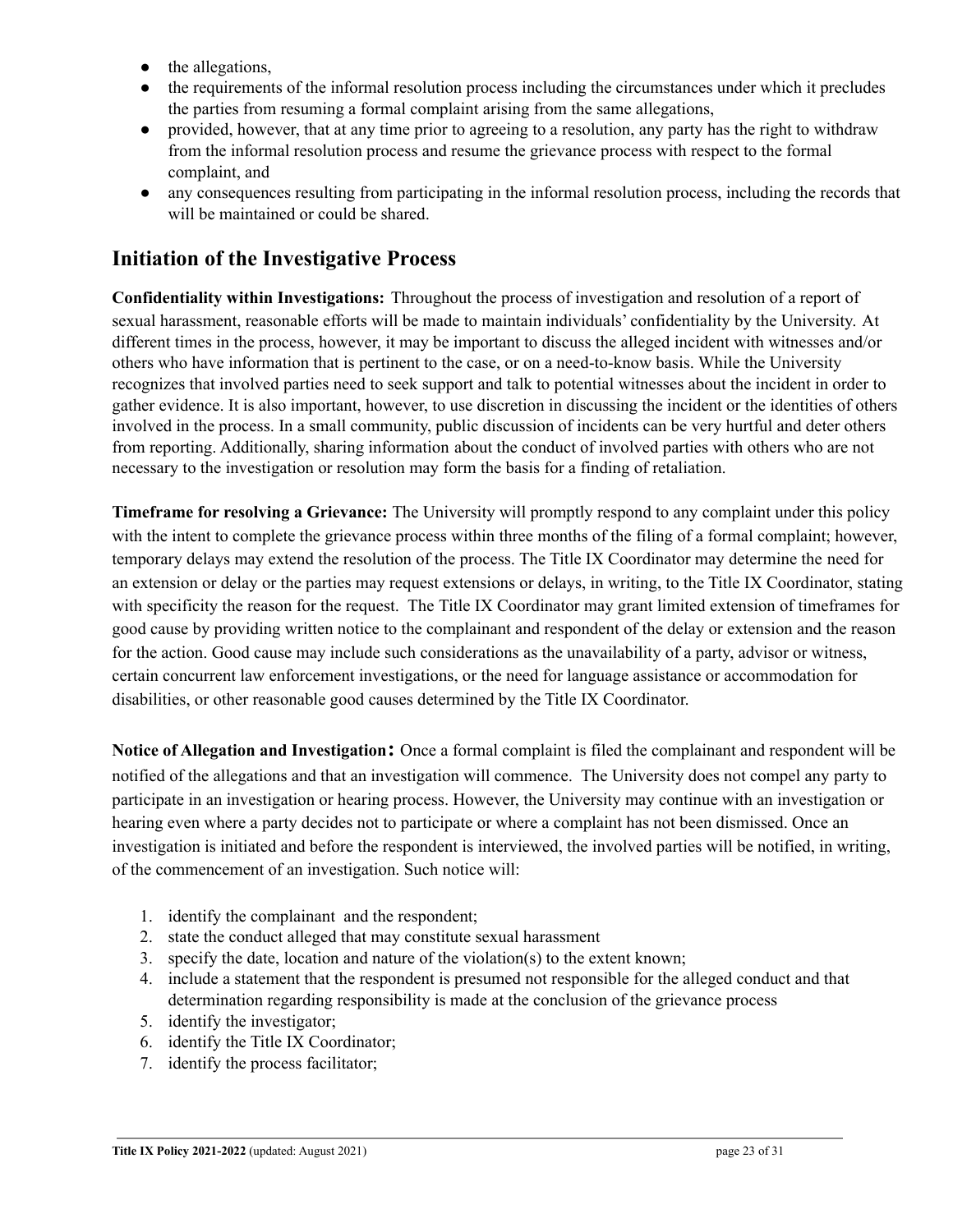- 8. explain that the involved parties may have an advisor of their choice, who may be, but is not required to be an attorney. The advisor may also inspect and review all submitted evidence. Where an involved party does not have an advisor, the University will provide one on their behalf;
- 9. explain the prohibition against retaliation against any person involved in the investigation;
- 10. state the University's prohibition on filing false reports, knowingly making false statements, or knowingly submitting false information
- 11. instruct the parties not to destroy any evidence (including electronic evidence and photographs) in any format; and
- 12. provide a copy or link to this policy.

# **Investigation Procedures**

**Compiling the Investigative Report:** Once a formal complaint is accepted, the investigator will commence a prompt, thorough, fair, impartial, and reliable investigation. The investigator will meet separately with both the complainant and respondent as well as any identified witnesses. The investigator will request relevant documents and physical evidence and ensure that the complainant and the respondent have submitted written personal statements prior to the start of the first investigative interview. The investigator will review each statement with the individual submitting it and share it with the other party. As determined by the investigator, only those identified witnesses who have direct knowledge of the event will be interviewed or asked to provide a written statement. The investigator will share witness responses with the involved parties. The investigator may make an audio recording as well as notes on each of these meetings.

The respondent, upon learning of the initial report and at any time prior to the completion of an investigation and the receipt of the investigator's final report, may elect to terminate the investigation by accepting responsibility, via written statement, for the conduct alleged. If the respondent accepts such responsibility, the investigation will conclude and a final investigative report will be made available to the complainant, respondent, advisor if applicable, and appropriate decision maker (i.e. dean, director, or designee) to adjudicate the complaint. Once the case is referred, the decision maker will proceed with a resolution, which will include any sanctions to be imposed. In cases where the respondent does not accept responsibility, the investigator uses statements and other evidence submitted by the reporter, complainant, respondent, and witnesses to produce a preliminary report that will be made available for review and response by the complainant and respondent.

**Review and Response Period:** Once a preliminary report is produced, the investigator simultaneously makes electronic copies of the report available to the complainant and respondent and advisor of each party, for review and response. Due to the draft nature of a preliminary report and in an effort to maintain confidentiality of the investigative process, these electronic copies may not be downloaded, copied, duplicated, or shared. The complainant and respondent will receive a PDF copy of the final report. Each of the parties may submit a written statement to the investigator within ten calendar (10) days of the date on which the investigator's report was provided to them. The purpose of such statements is to allow the parties an opportunity to address any perceived factual errors or omissions in the investigator's report and to disclose any evidence that was not previously known or available to the investigator. The investigator will review statements and any additional evidence provided to evaluate relevance and if relevant make the appropriate updates to the preliminary report. If new evidence or information is to be included in the report, that information will be shared with the other party who will be provided an opportunity to review and respond to the new information. Review and response statements will be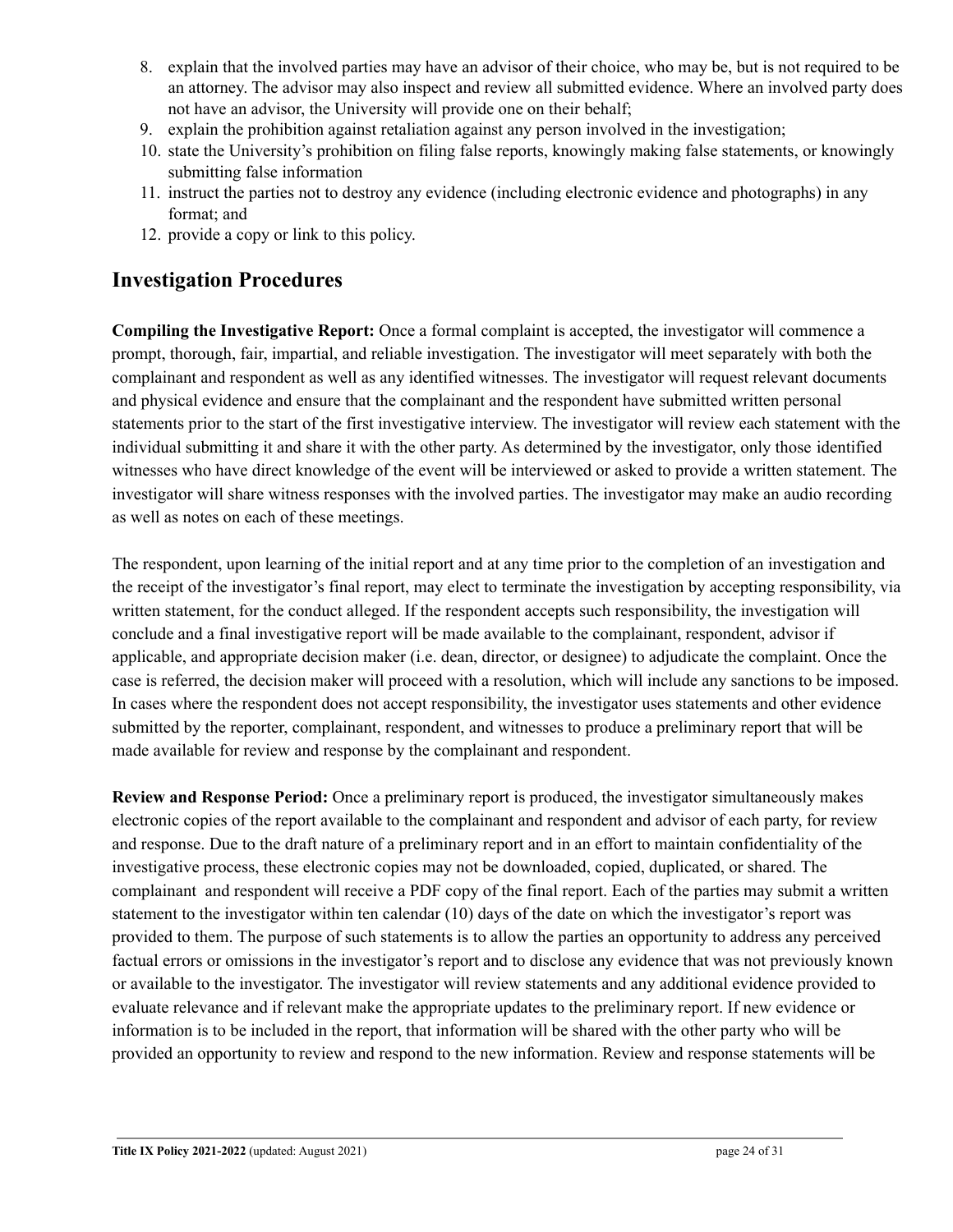added to the final report. Both parties will be notified of when the review and response period begins and ends as well as the approval of any requests for extension of time to respond.

**Final Investigative Report:** After the complainant and respondent have reviewed the preliminary report and submitted responses if any, the investigator produces the final investigative report. The final investigative report will set out the facts provided to the investigator, will summarize the information obtained through the investigation, and will include documentation submitted in the course of the investigation. Once it is final, the report is submitted to the decision maker for resolution. The investigator simultaneously makes copies of the final investigative report available to the complainant, respondent and advisors.

Once the final investigative report has been submitted to the decision maker for resolution and to the Advisors, the complainant and respondent, the investigation is deemed closed. No additional information or evidence will be considered except in extraordinary circumstances where it is established that the information or evidence was not available to the party wishing to introduce the additional information or evidence and could not have been discovered or obtained through reasonable diligence in the course of the investigation.

**Past sexual history:** The past sexual history or sexual character of a party will not be deemed relevant in the investigation or hearing unless such information is determined to be relevant by the investigator and/or Title IX Coordinator.

**Medical and Mental Health Records:** The University may not access, consider, disclose, or otherwise use a party's records that are made or maintained by a healthcare professional acting in their professional capacity, and which are made or maintained in connection with the provision of treatment to the party, unless the University obtains that party's voluntary written consent to do so for the resolution process.

**Prior conduct violations:** Previous conduct violations of the involved parties are not generally relevant. However, a University official may supply previous conduct information to the investigator if:

- the previous incident was substantially similar to the present allegation, or
- the information indicates a pattern of behavior and substantial conformity with that pattern by the involved individuals.

Previous conduct information may also be provided to a hearing panel during deliberations if it is relevant to determining an appropriate sanction in the present case.

# **Hearing Process and Procedures**

Once the decision maker receives a final investigative report, that official will convene a Hearing Panel. The Hearing Panel is the only option for resolution in cases of sexual harassment such as sexual assault, dating violence, domestic violence and stalking unless the respondent accepts responsibility for the charges or there has been a request for an informal resolution of student on student cases.

**Hearing Panel:** The decision maker for cases in which the respondent is a student are typically chaired by a Dean of Students or a designee. In cases where the respondent is a faculty or staff member, the decision maker shall be a designee from the applicable College or School for faculty or from Human Resources for staff. If either involved party objects to the decision maker based on conflict of interest or perceived bias, the involved party must convey their concern in writing to the Title IX Coordinator within 24 hours of receipt of a hearing notice that designates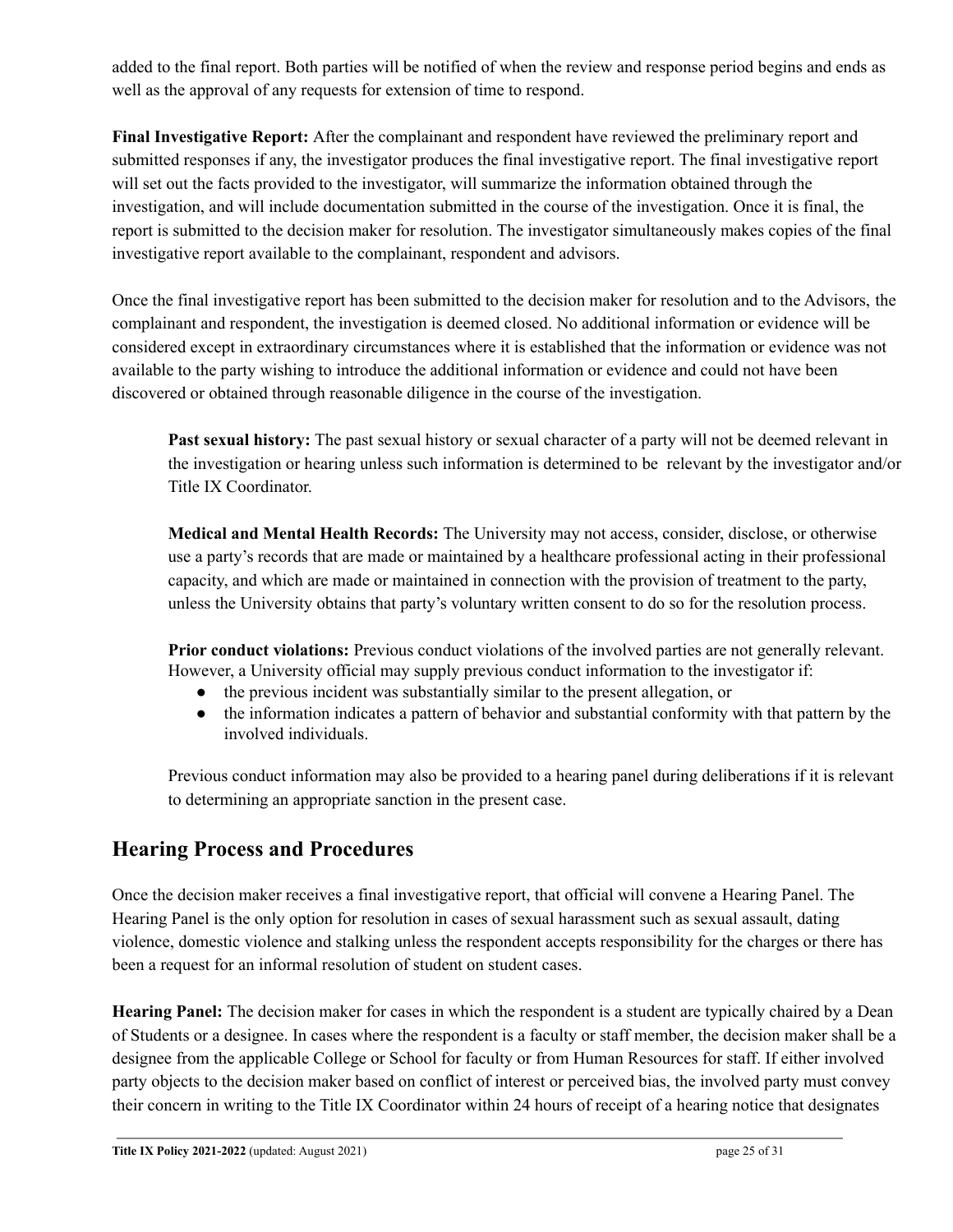the decision maker and Hearing Panelists. The Title IX Coordinator will determine whether the decision maker has a demonstrable personal bias for or against either involved party and, if so, a new decision maker will be designated by the Title IX Coordinator. The Title IX Coordinator's determination is final. The decision maker will select at least two hearing panelists to hear the case. The decision maker will avoid selecting panelists who have a close relationship with the involved individuals or who are closely connected to the issue being reviewed and who might have a difficult time rendering an impartial decision. If either involved party objects to a panel member based on conflict of interest or perceived bias, the involved party must convey their concern to the decision maker in writing within 24 hours of notice of the make-up of the hearing panel. The decision maker will make a determination whether the panelist(s) has a demonstrable personal bias for or against either involved party. If so, a new panelist will be assigned. The decision maker and any panel member is also expected to recuse themselves if there is a conflict of interest or difficulty in rendering an impartial decision.

### **Hearing Panel Process and Procedures**

- **● Before the Hearing**
	- The involved parties (complainant and respondent) are provided at least ten (10) calendar days to review the final written report and evidence prior to convening a hearing panel.
	- Hearings are audio-recorded and only an audio recording will be made available to either involved party by request in the event of an appeal. The hearing panel deliberations are not recorded.
	- Each party and witnesses are placed in separate physical or virtual private waiting rooms prior to the hearing. There are no recording devices or additional persons allowed in the waiting rooms beyond those who are participating in the hearing according to this policy.
	- $\circ$  Each party will be able to hear in real time the testimony of the other party and any witnesses who may be present for the hearing. Witnesses will not be present for or hear the testimony of the involved parties or other witnesses where a witness is not an advisor.

### **● During the Hearing**

- The decision maker will commence the hearing by providing a statement of expectations on how the hearing will be conducted. The decision maker will also receive the verbal agreement of each person in attendance to participate in and adhere to the parameters of the hearing process and procedures.
- The complainant is the first party to meet with the hearing panel, followed by the respondent and then the witnesses. After hearing from the witnesses, the hearing panel may recall either involved party or witnesses in any order for follow-up questions or cross-examination.
- Each party commences by sharing an opening oral statement, followed by questions from the decision maker and hearing panelists.
- After each party and each witness responds to all questions from the decision maker and hearing panelists, each party's advisor may ask the other party and any witness all relevant questions and follow up questions including those challenging credibility.
- The advisor will state each question for cross examination to the decision maker prior to the party or witness's response. Before a complainant, respondent, or witness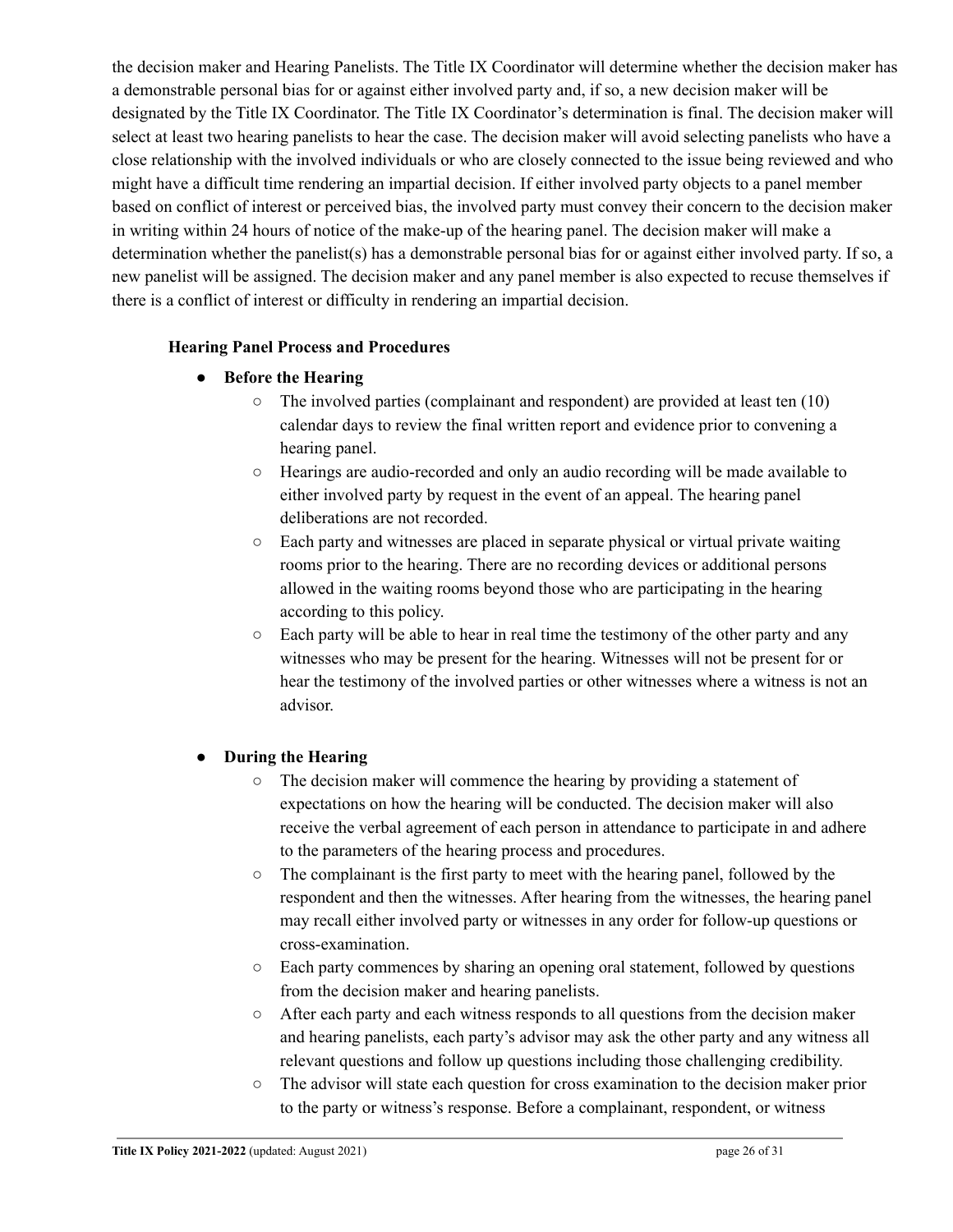answers a cross-examination by an advisor, the decision maker must first determine whether the question is relevant and explain any decision to exclude a question as not relevant. The decision maker shall also have the responsibility to ensure that relevant and material questions are worded in a manner that is not intended to harass or intimidate the party to whom the question is posed.

- $\circ$  When there are no further questions, the party/witness then returns to their physical waiting area or follows the virtual parameters provided by the support staff to return to their virtual waiting room.
- After the complainant, respondent and any witnesses are questioned, if necessary, the decision maker and hearing panel may recall the complainant, respondent, or any witness for further questioning.
- When there are no further questions from the decision maker and hearing panel, the involved parties, or the advisors, the hearing will move forward with closing statements.
- When closing statements have been made, the hearing will conclude and the involved parties, advisors and witnesses will be dismissed individually where hearings are in person. When hearings are virtual, the support staff notify each participant when they are dismissed from the hearing.

### ● **After the Hearing**

- The decision maker and hearing panel then meet in private to deliberate. Deliberations are not recorded.
- The decision maker and hearing panel carefully evaluate and determine responsibility based on a preponderance of evidence (i.e. what more likely than not occurred).
- $\circ$  If the respondent is to be found responsible, then the decision maker and hearing panel will also consider appropriate sanctions.
- $\circ$  The decision maker makes the final decision about responsibility and sanctions, if applicable, and notifies both parties of the decision and sanctions, including the rationale for the outcome. Where credibility of the parties is an issue in determining preponderance of the evidence, the rationale will include an explanation of how the panel resolved questions of credibility.

**Outcomes:** The decision maker has the responsibility of providing the written notification to the complainant and respondent of the determination regarding responsibility, the rationale, as well as any sanctions that may apply. Proceedings and decisions will not be disclosed to those outside of the hearing except on a need to know basis or where a waiver has been signed by a student. The complainant has a right to be informed of the outcome, in writing, and to be informed of any sanctions that directly relate to them, and essential findings supporting the outcome. Outcome letters to involved parties will include, but is not limited to:

- Identification of the allegations potentially constituting sexual harassment under Title IX (see definition of sexual harassment);
- A description of the procedural steps taken from
	- the receipt of the formal complaint through the determination,
	- including any notifications to the parties,
	- interviews with parties and witnesses, methods used to gather other evidence,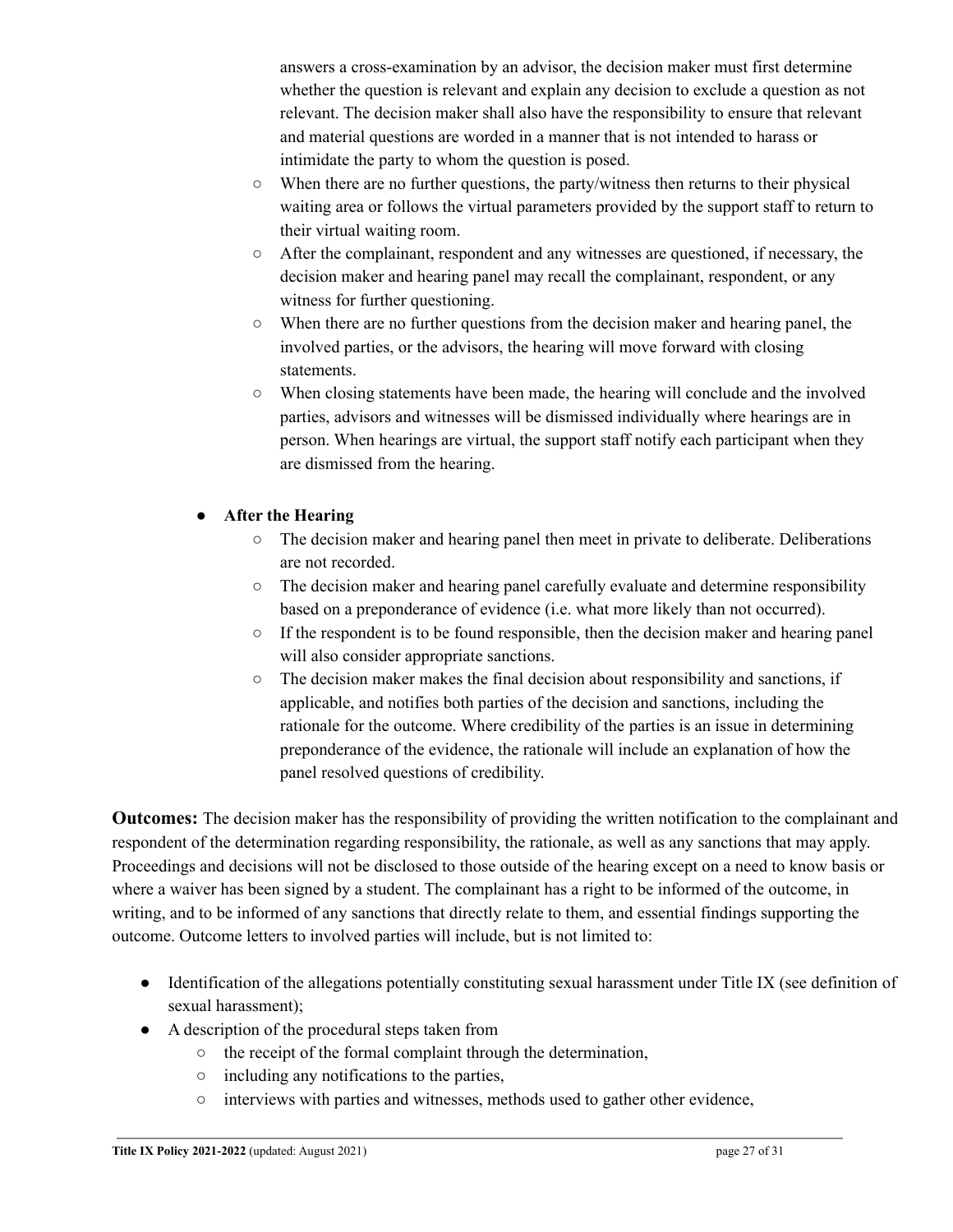- and hearings held;
- Findings of fact supporting the determination;
- Conclusions regarding the application of the University's policy to the facts;
- A statement of, and rationale for, the result as to each allegation,
	- including a determination regarding responsibility,
	- any disciplinary sanctions the University imposes on the respondent,
	- and whether remedies designed to restore or preserve equal access to the University's education program or activity will be provided by the University to the complainant; and
- The University's procedures and permissible bases for the complainant and respondent to appeal.

# **VIII. Sanctions for Sexual Harassment Including Sex Discrimination**

<span id="page-27-0"></span>The range of sanctions under this policy includes but is not limited to educational sanctions, probation, suspension, expulsion, termination, or a combination of sanctions proportionate to the violation. Determinations of responsibility will be maintained in the student conduct record for students and with the personnel record for employees. All records involving sex discrimination are maintained with the Title IX office for a period of seven years.

When deciding on an appropriate sanction, the decision maker and the hearing panel may consider any student or employee record of past incidents of misconduct, at the University or elsewhere, including violations of the EQB Guide to Living in Community (i.e. the Code of Conduct), as well as the number, timing, nature, and severity of such past incident(s). The panel may also consider, as part of their deliberations, whether a given sanction will (a) bring an end to the policy violation in question, (b) reasonably prevent the recurrence of a similar violation, and (c) remedy the effects of the violation on the complainant and the University community. For more information on student sanctions and details about probation, suspension, and expulsion, vist the [sanctions](https://www.sewanee.edu/student-life/dean-of-students-office/community-standards/sanctions/) page on the Dean of Students website.

# <span id="page-27-1"></span>**IX. Appeals under Title IX**

The University will notify the other party that an appeal is filed within five (5) calendar days of receipt of the appeal. The other party has the opportunity to provide a written statement in response to the appeal within three (3) calendar days of notification of the filing of an appeal.

Appeals may be pursued when:

- 1. a formal complaint is dismissed
- 2. an emergency removal or administrative leave has been imposed
- 3. a determination regarding responsibility has been made

### **Appeals for a Dismissal of a Formal Complaint**

If an individual wishes to appeal a decision of the dismissal of a formal complaint, such an appeal must be submitted in writing to the appropriate dean or director for students (i.e. Director of Community Standards, Dean of the School of Theology, or the Director of the School of Letters), Human Resources for Staff, the Dean of the College for faculty, or the Provost for other participants. An individual must submit their appeal to the appropriate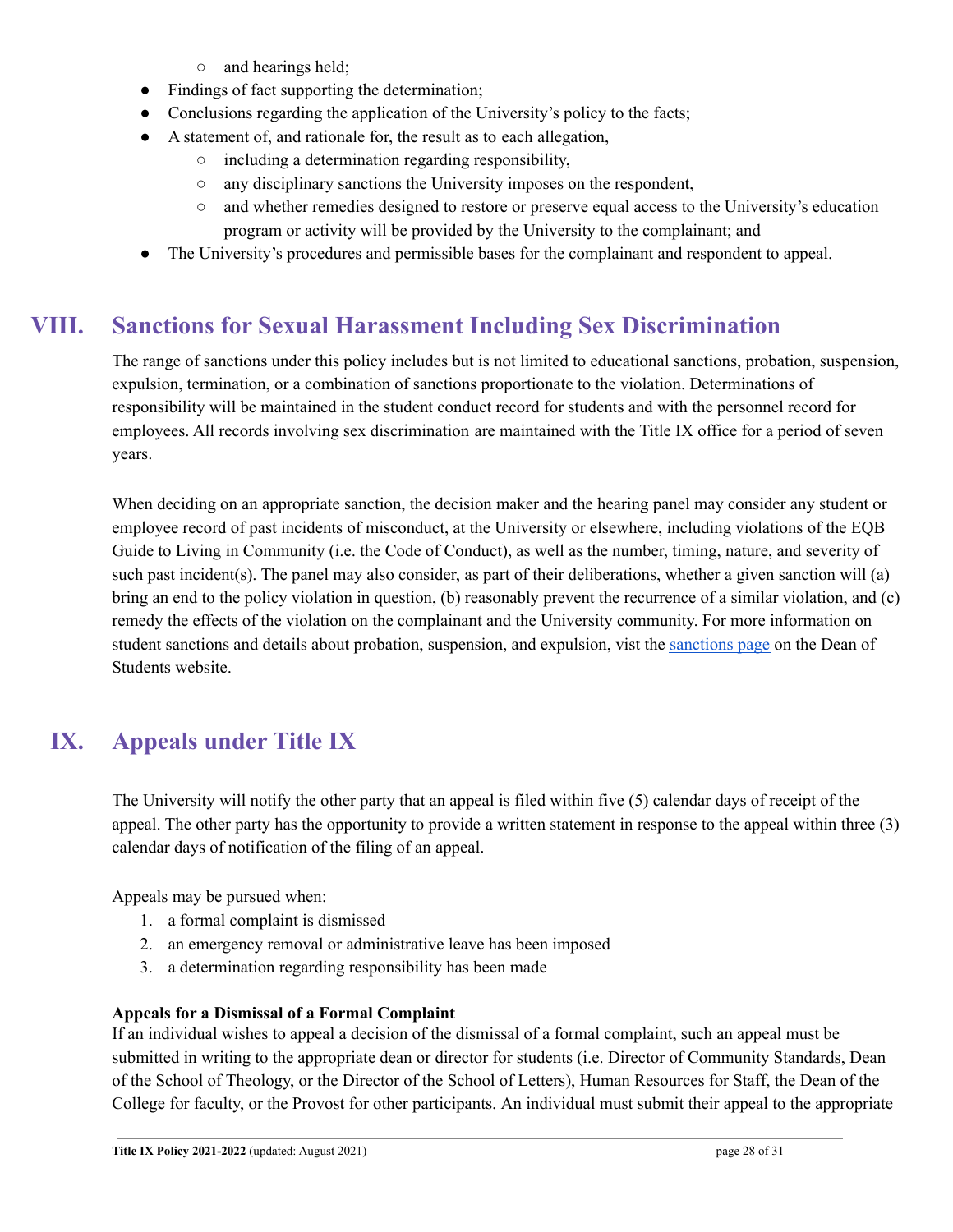dean or director within three (3) calendar days of the date of a notice of dismissal. The dean or director may decide the appeal directly or appoint a designee to review the appeal. The dean, director or their designee shall notify the parties, in writing, of the final action on the appeal within three (3) calendar days of receipt of the appeal materials from both parties. Where there is a need to extend the 3-day review period of the appeal, the parties will be notified in writing.

### **Appeals of Emergency Removal or Administrative Leave**

If an individual wishes to appeal a decision of emergency removal or administrative leave, such an appeal must be submitted in writing to the Title IX Coordinator or their designee within three (3) calendar days of the date of a notice of removal. The Title IX Coordinator will appoint a board to review the appeal. The Title IX Coordinator or designee will collect all appeal documents and forward the appeal to the appeal board. The Title IX Coordinator or designee will notify both parties when an appeal is filed and when the appeal has been submitted to the appeal board. The chair of the appeal board shall notify the parties, in writing, of the final action on the appeal within three (3) calendar days of receipt of the appeal materials. Where there is a need to extend the 3-day review period of the appeal, the parties will be notified in writing.

### **Appeal from a Determination Regarding Dismissal or Responsibility**

An appeal may be decided by the Vice-Chancellor or by a board appointed by the Vice Chancellor. Either party may appeal a decision and/or sanction. Appeals in cases regarding a finding of responsibility of the Title IX policy are limited to one or more of the following bases:

- 1. Procedural irregularity that affected the outcome of the matter;
- 2. New evidence that was not reasonably available at the time the determination regarding responsibility or dismissal was made, that could affect the outcome of the matter; and
- 3. The Title IX Coordinator, investigator(s), or decision maker(s) had a conflict of interest or bias for or against complainants or respondents generally or the individual complainant or respondent that affected the outcome of the matter.

If an individual wishes to appeal a decision, such an appeal must be submitted in writing to the Title IX Coordinator or designee within three (3) calendar days of the date of the outcome letter. If there is an appeal, it will be shared with the other party. The other party will have three (3) calendar days to submit their response in writing to the Title IX Coordinator. The Title IX Coordinator or designee will collect all appeal documents and forward the appeal, any response from the other party, and the hearing record to the Vice-Chancellor. The Title IX Coordinator or designee will notify both parties of the submission of the appeal to the Vice-Chancellor.

### **Process for Reviewing an Appeal for a violation under Title IX**

The Vice-Chancellor may review an appeal directly or appoint a board to review the appeal. If a board is appointed to review the appeal, the chair of that board will make a recommendation to the Vice-Chancellor for a final determination. Reviewing an appeal includes an examination of the full investigation and hearing record, the outcome, sanctions, the written appeal, and any response to the appeal.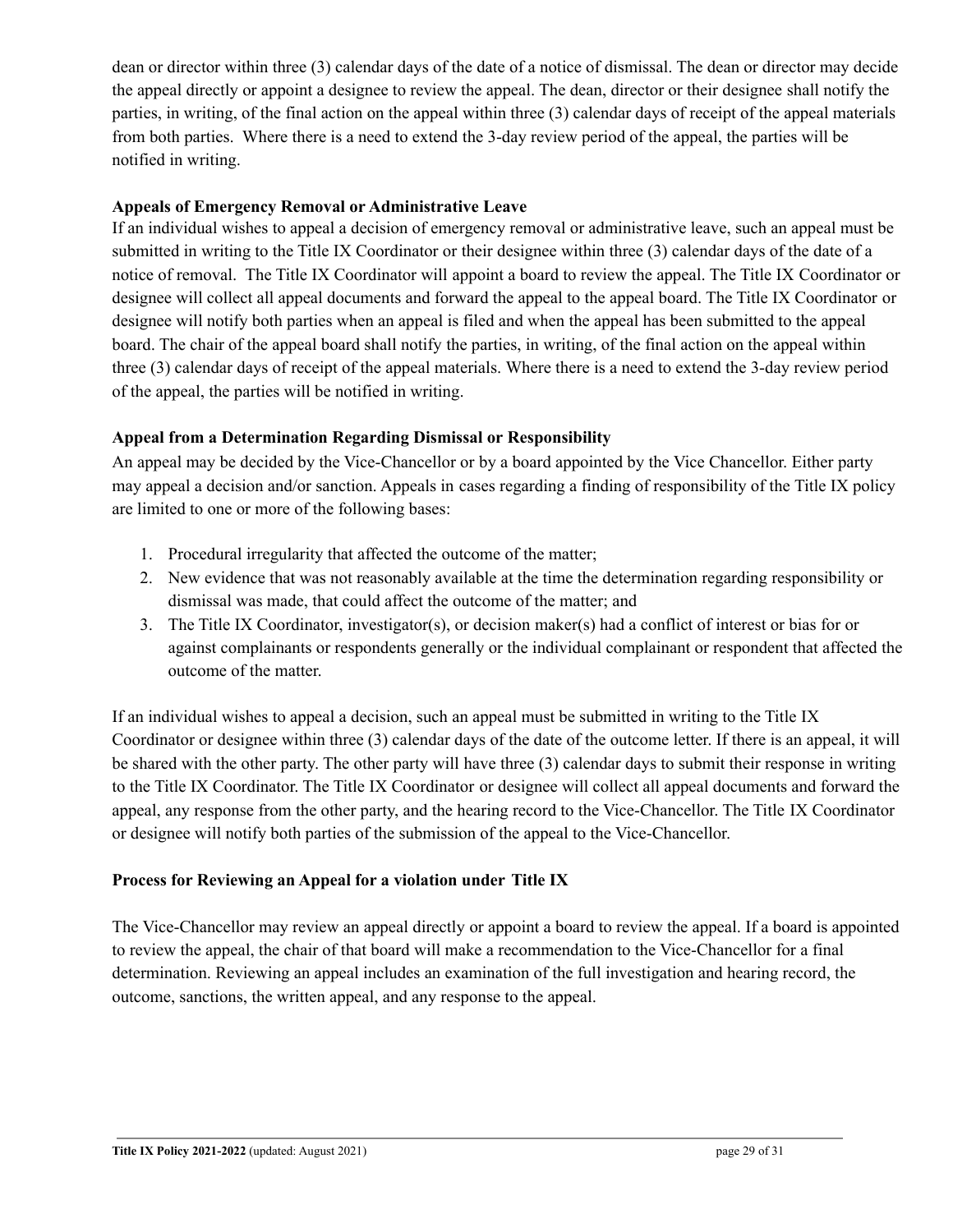### **Decision on Appeal for a violation under Title IX**

The Vice-Chancellor may choose to affirm the action of the decision maker, to affirm the decision but to change the sanction, to refer the case back to the decision maker and hearing panel for further consideration, or to reverse the decision. The Vice-Chancellor shall notify the parties, in writing, of the final action on the appeal within 30 calendar days of receipt of the appeal materials from the Title IX Coordinator or designee. Where there is a need to extend the 30-day review period of the appeal, the Vice-Chancellor will provide notice of the need for an extension to the involved parties and the Title IX Coordinator or designee, prior to the close of the initial 30-day period. The notice of extension will include the new expected date of the appeal outcome.

### **Decision Makers for Appeals**

The decision maker(s) for appeals are not the same person(s) who may dismiss formal complaints, make a determination regarding responsibility for an alleged violation of the policy, or make a determination regarding an emergency removal or administrative leave.

### **Final Decision on Appeals**

Involved parties are afforded a single appeal. An appeal board or designee will make the final decision on all appeals involving an emergency removal, administrative leave, or the dismissal of a formal complaint. Once an appeal is submitted and concluded, the grievance process for that aspect of the procedure ends and the decision is final. The Vice Chancellor will make the final decision on all appeals in cases involving a finding of responsibility for a violation of this policy.

### **Parental Notification**

The University reserves the right to notify parents/guardians of dependent students regarding any health or safety risk, change in student status, or conduct situation, particularly alcohol and other drug violations. The University may also notify parents/guardians of non-dependent students who are under age 21 of alcohol and/or drug policy violations. The University may contact parents/guardians to inform them of situations in which there is a significant and articulable health and/or safety risk. The University also reserves the right to designate which University officials have a need to know about individual conduct reports pursuant to FERPA

# **X. Support and Other Resources**

<span id="page-29-0"></span>Additional resources and support are listed below:

### **Confidential Resources for Reporting and Support:**

- [University](https://new.sewanee.edu/campus-life/flourishing/wellness-commons/university-wellness-center/) Health Services is open to all full-time, degree-seeking students Monday through Friday, during business hours of 8:00 am - 4:30 pm.
	- Counseling and Psychological services is open to all full-time, degree-seeking undergraduate students Monday through Friday, during business hours of 8:00 am - 4:30 pm.
	- School of Theology students seeking access to counseling and psychological care services can contact the Office of Community Life at the School of Theology. School of Letters students seeking access to counseling and psychological care services can contact University Healthy Services for appropriate referrals.